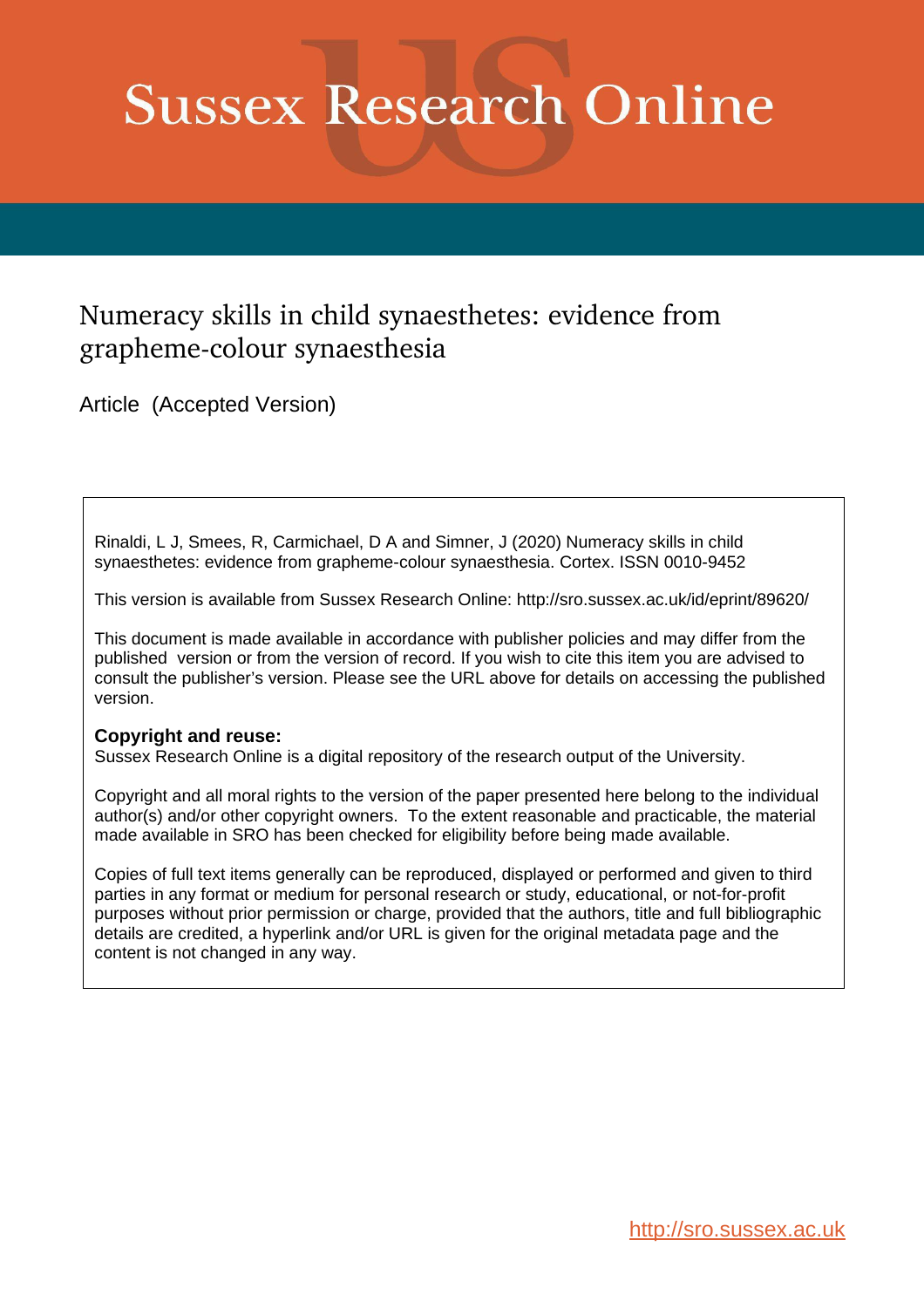# **Numeracy Skills in Child Synaesthetes: Evidence from grapheme-colour synaesthesia**

Louisa J. Rinaldi, Rebecca. Smees, Duncan A. Carmichael and Julia Simner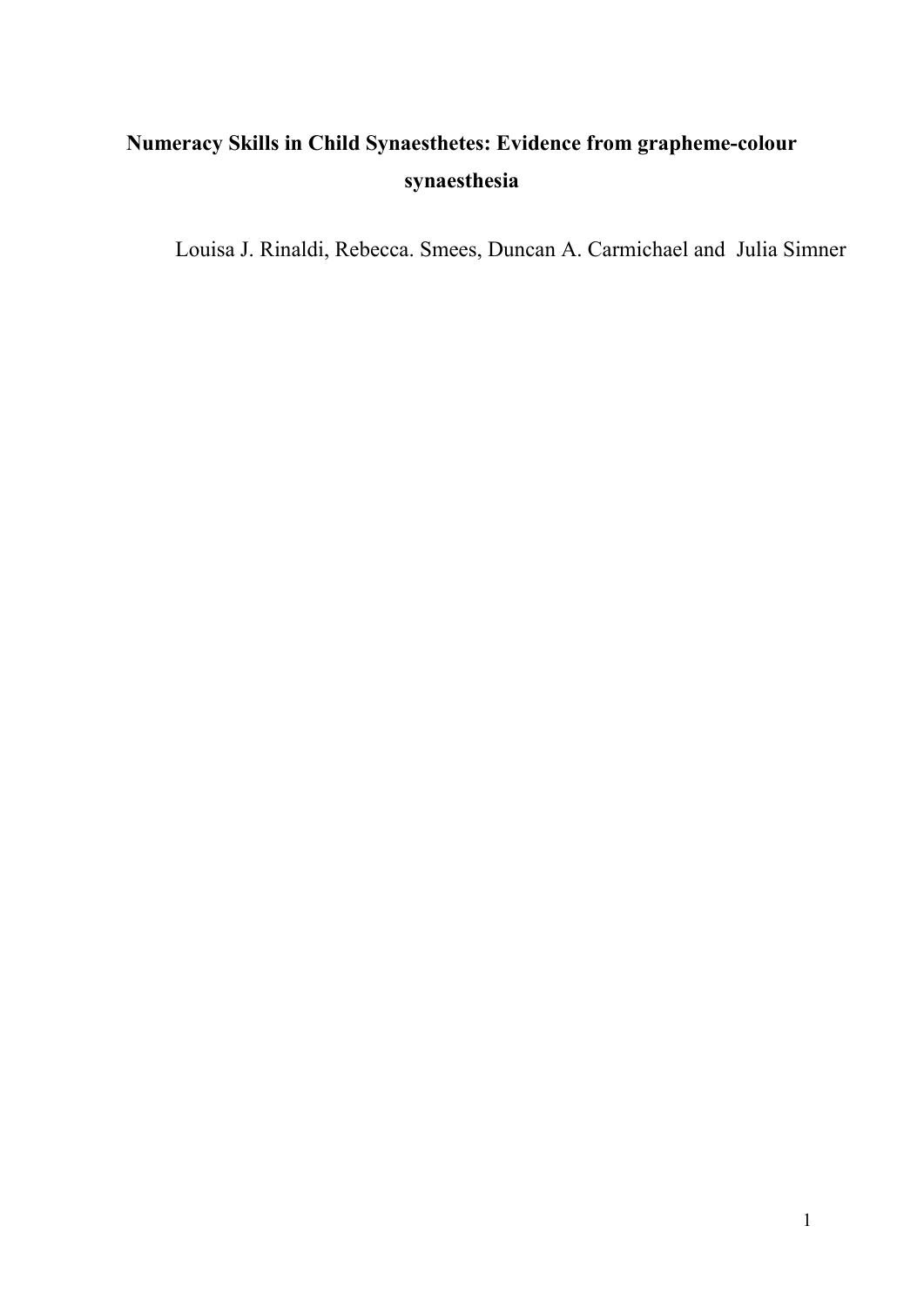# **Abstract**

Grapheme-colour synaesthesia is a neurological trait that causes lifelong colour associations for letter and numbers. Synaesthesia studies have demonstrated differences between synaesthetes and non-synaesthetes in ways that extend beyond synaesthesia itself (e.g., differences in their cognition, personality, and creativity). This research has focused almost exclusively on adult synaesthetes, and little is known about the profiles of synaesthetic children. By and large, findings suggest advantages for synaesthetes (e.g., Chun & Hupé, 2016; Havlik et al., 2015; Rothen et al., 2012; Rouw & Scholte, 2016; Simner & Bain, 2018) although differences in mathematical ability are unclear: some research indicates advantages (e.g., Green & Goswami, 2008) whilst others suggest difficulties (e.g., Rich et al., 2005). In the current study, we tested numerical cognition in a large group of children with grapheme-colour synaesthesia. Synaesthetes with coloured numbers showed advantages over their peers in their sense of numerosity, but not in their curriculum mathematics ability. We discuss how our findings speak to models for synaesthesia, to methodologies for assessing number cognition (e.g., dot numerosity tasks), and to the wider educational practice of using coloured numbertools in schools (e.g., *Numicon*; Oxford University Press, 2018).

Keywords: synaesthesia, children, mathematics, dot numerosity, dual-coding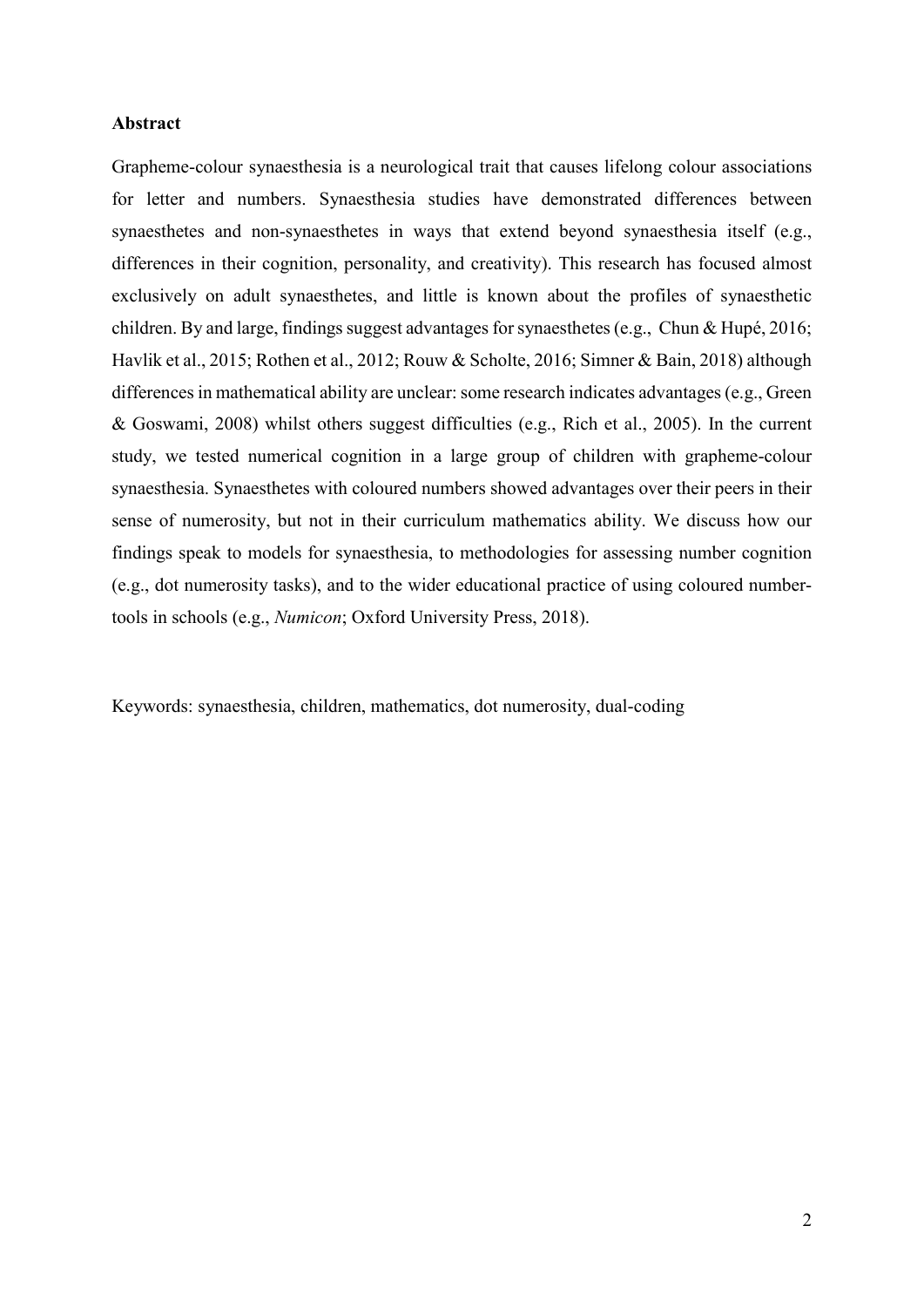Synaesthesia is an unusual neurological trait affecting at least 4.4% of the population (Simner et al., 2006). For people with synaesthesia, commonly encountered stimuli (e.g., words, music) trigger secondary experiences like colours or tastes (for review, see Simner & Hubbard, 2013). In the current study we focus on *grapheme-colour synaesthesia*, in which letters and numbers give rise to automatic colour sensations. For example, a grapheme-colour synaesthete might feel that *F* is blue, *6* is red, and so on (J. Simner, Glover, & Mowat, 2006; J. Simner & Holenstein, 2007)*.* Grapheme-colour synaesthetes have recognised neurological differences; for example, differences in white matter connectivity in regions associated with colour processing (e.g., Rouw & Scholte, 2007) as well as differences in more distributed areas such as the superior parietal cortex (for review, see Rouw, Scholte, & Colizoli, 2011 and Hupé & Dojat, 2015). In our study we ask whether children with grapheme-colour synaesthesia show behavioural differences to their peers in ways that extend beyond the synaesthetic sensations themselves. We compared randomly sampled child synaesthetes aged 6-10 years, and matched controls, in terms of their abilities in numerical cognition.

In adults at least, there is growing evidence to suggest that synaesthetes have a particular cognitive profile in which they outperform non-synaesthetes in a number of ways. For example, adult grapheme-colour synaesthetes show better memory than non-synaesthetes for word lists (Gibson, Radvansky, Johnson, & McNerney, 2012), better memory for colour (Yaro & Ward, 2007), and more vivid visual mental imagery in self-report (Barnett & Newell, 2008). Rouw and Scholte (2016) found, too, that a group of synaesthetes also outperformed non-synaesthetes in a general intelligence test (and many of these synaesthetes had coloured graphemes). Also, Chun and Hupé (2016) found that a similar group of synaesthetes were significantly better than controls in a verbal comprehension task. Ward, Thompson-Lake, Ely and Kaminski (2008) also showed that synaesthetes outperformed non-synaesthetes in objective measures of creativity, such as a convergent creativity task (i.e., finding the missing link between three ostensibly unrelated words), and that synaesthetes engage more than controls in creative hobbies and employment (see also Rich et al., 2005; Rothen & Meier, 2010b). In summary, synaesthetes perform better than their peers in a number of measures, suggesting they have particular differences in domains outside synaesthesia itself.

Despite this large body of research on adult synaesthetes, very little attention has been paid to synaesthetic children. One recent study, Simner and Bain (2018), found that child grapheme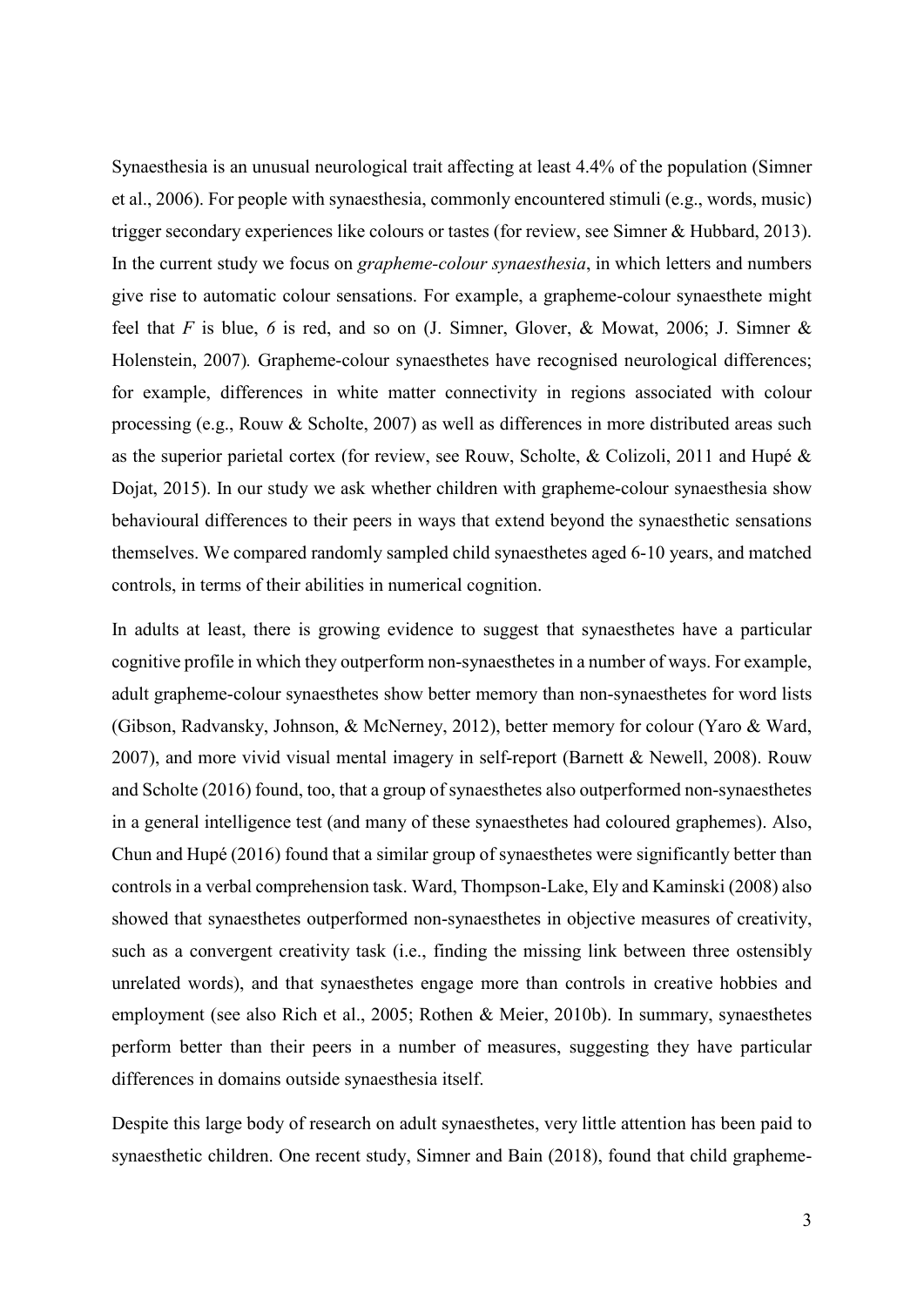colour synaesthetes aged 10-11 years showed superiority in a speed-of-processing task (which required them to quickly discriminate between different objects in an array). Simner and Bain (2018) also re-analysed data from a sample of grapheme-colour synaesthetes studied by Green and Goswami (2008) which pointed towards a possible verbal comprehension benefit for child synaesthetes, and this was subsequently confirmed by Smees et al. (2019). Together, these small number of findings suggest that cognitive abilities may be potentially superior in synaesthetes from a young age. And certainly by the time they are adults, synaesthetes show a range of cognitive advantages over their peers.

In the current study we investigated whether differences in the cognitive profile of synaesthetes extends to numeracy skills, and in particular whether differences are found in synaesthetic children. It is important to understand whether synaesthetic children are difficult to their peers in numeracy and literacy since there are on average 2.2 grapheme-colour synaesthetes in every primary school in the UK, and (given different class sizes) there are 5.1 in the USA. But in previous research, results on numerical cognition have been somewhat conflicting – in both adults and children. Studies have suggested that synaesthetes may experience both advantages *and* disadvantages in mathematics, depending on the type of synaesthetes tested and the way numeracy was explored. Green and Goswami (2008) measured numeracy skills in children using the WISC arithmetic test (O'Donnell, 2009), and found that grapheme-colour synaesthetes were trending towards superior scores (see Simner and Bain, 2018, for a statistical analysis of the descriptive data presented by Green and Goswami). However, the child synaesthetes tested by Green and Goswami had not been randomly sampled, and Simner and Bain (2018) have described a number of ways in which these sampling methods may have encouraged superior performers, irrespective of whether children had synaesthesia or not.

Other studies have suggested that grapheme-colour synaesthesia might in fact hinder numerical cognition. Rich, Bradshaw, and Mattingly (2005) simply asked adult synaesthetes (the majority of whom experienced grapheme-colour synaesthesia) about their experiences of mathematics; 4.7% felt they had advantages in mathematics, while 16% felt they experienced difficulties. However, there were no baselines against which to compare these responses (e.g., no groups of non-synaesthetes). And in children, Green and Goswami (2008) tested whether child grapheme-colour synaesthetes aged 7-15 would experience difficulties if numbers were presented to them in incongruent colours (i.e. colours conflicting with each child's synaesthesia) compared to congruent colours (i.e. colours matching each child's synaesthesia). Synaesthetes performed a simple digit-recall task and showed worse memory for incongruent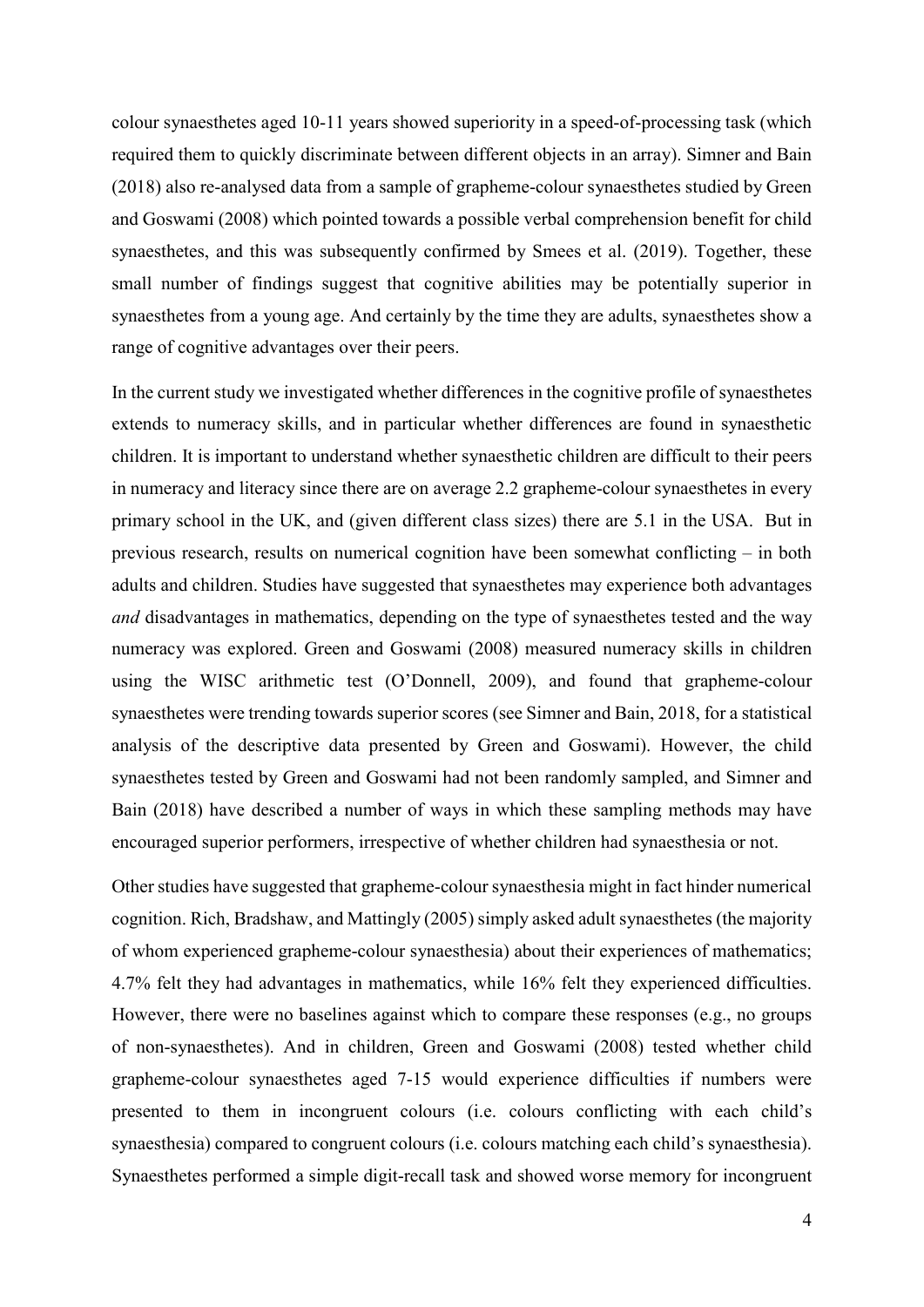trials compared to a neutral baseline (black text; but see Simner & Bain, 2018, who did not replicate this finding). A similar study by Mills, Metzger, Foster, Valentine-Gresk and Ricketts (2009) looked at a case study of adult grapheme-colour synaesthesia and showed that arithmetic, too, was slower when digits were presented in incongruent colours. These latter studies suggest that grapheme-colour synaesthetes may experience difficulties from conflicting colours, but does not speak to number cognition more generally.

Finally, Ward, Sagiv, and Butterworth (2009) looked at numeracy in another type of synaesthesia altogether. *Sequence-space synaesthetes* experience sequences such as numbers as being arranged in specific spatial patterns (e.g., they may feel that numbers unfold in lines across the visual field, or wrap around the body). Sequence-space synaesthetes were slower in mental calculation for functions such as multiplication, suggesting they might 'over-rely' on their visuo-spatial mental number line for numerical tasks that would usually involve verbal recall (e.g., multiplication; see Dehaene & Cohen, 1995, 1997; Lee & Kang, 2002). Other studies have shown that sequence-space synaesthetes show differences in their spatialnumerical mapping (e.g., differences in their mental number line; e.g., Toomarian, Gosavi & Hubbard 2019). In summary, this body of research suggests that some adult grapheme-colour synaesthetes self-report difficulties in maths, that adult sequence-space synaesthetes are slower in some domains of arithmetic, and that children and adults may struggle if using coloured numbers that clash with their synaesthesia. At the same time, the adult self-report was somewhat mixed, with self-reports of both advantages and disadvantages in maths, and no baseline to compare against. Additionally, the child finding did not replicate using improved recruitment methods (see Simner & Bain, 2018), so it remains unclear exactly whether and how children with synaesthesia might show differences in their numerical skills. We therefore present the first systematic study of this topic using randomised sampling and large group sizes.

Here, we tested children with synaesthesia, and measured numeracy in two ways: using a curriculum mathematics test, and a numerosity task. Numerosity is our intuitive "number sense" which allows us to understand magnitudes without counting the exact amount. Our sense of numerosity relies on an *approximate number system* (ANS) which comprises a set of mental processes that approximately encode magnitudes (Dehaene, 2001). Numerosity is often measured by asking individuals to make quantity judgements without enough time to physically count objects (Dehaene, 2001). For example, in the *Dot Numerosity* task used here (Halberda Mozzocco & Feigenson, 2008), children view a cluster of black dots adjacent to a cluster of white dots. Both appear on the screen simultaneously for a short period of time.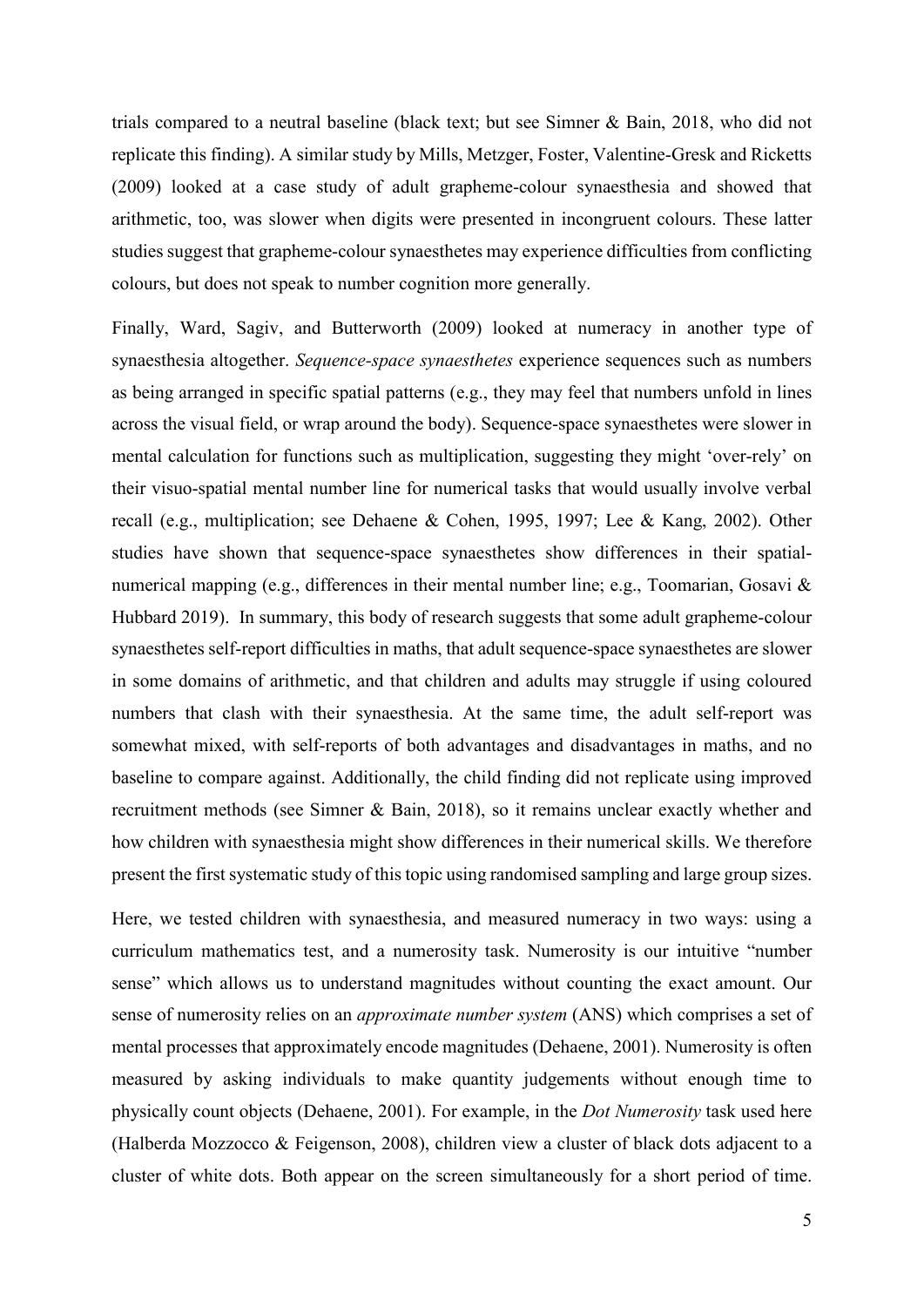Children must then decide which array contained more dots. Adults are typically able to perform this task successfully, and can differentiate between dot arrays with a ratio of 1:1.15 (Barth, Kanwisher, & Spelke, 2003). In children, Lipton and Spelke (2004) found that even 6 months-olds discriminate at a ratio of 1:2, and that by 9 months, infants had improved this to somewhere between 1:1.5 and 1:1.25. The ANS therefore develops over time but is already established in young babies (see also Feigenson, Dehaene, & Spelke, 2004; Xu & Spelke, 2000).

In our study we look at how synaesthetes perform in this test of numerosity, as well as a traditional curriculum maths test. Evidence suggests there is some interaction between both types of numerical cognition, since better numerosity performance is linked with higher maths scores (Anobile, Stievano, & Burr, 2013; Chen & Li, 2014; Halberda et al., 2008). For example, Halberda et al. (2008) investigated children's numerosity ability and maths, and showed that differences in numerosity at age 14 is correlated to mathematics performance as far back as kindergarten. Wong, Ho, and Tang (2016) used structural equation modelling to suggest a causal directionality, in that better numerosity leads to improved numeral mapping, which consequently leads to improved mathematical skills. In the present analyses we investigate both numerosity and maths performance, asking first whether synaesthetes have superior performance in numerosity (ANS acuity), and then whether they also show superior performance in maths. We predict that child synaesthetes may perform differently to controls in tests of numerosity and/or mathematics compared to non-synaesthetic controls, and we review the basis of this hypothesis below.

One recent study has suggested that pairing colour with numbers could be tied to advantages in numerosity, even for non-synaesthetes. Rinaldi, Smees, Alvarez, and Simner (2019) looked at the pairing of colour with number in educational maths tools such as *Numicon* (Oxford University Press, 2018). *Numicon* is a learning tool which comprises ten colour-coded plastic shapes, corresponding to the numbers 1-10 (e.g., the shape for number 5 has five holes and is coloured red). Rinaldi et al. looked at how colour-coding in this tool aided children's learning. They tested a large cohort of children from the general population who had been taught with *Numicon* at school, and divided children into two groups: those who had naturally memorised the colour-coding of *Numicon*, versus those who had not. Rinaldi et al. found that children who had internalised *Numicon* colours (e.g., *5* is red) performed better in a dot numerosity task compared to their peers who had not internalised these colours. Rinaldi et al. suggested that the 'dual coding' of colours to numbers may have strengthened children's numerical encoding,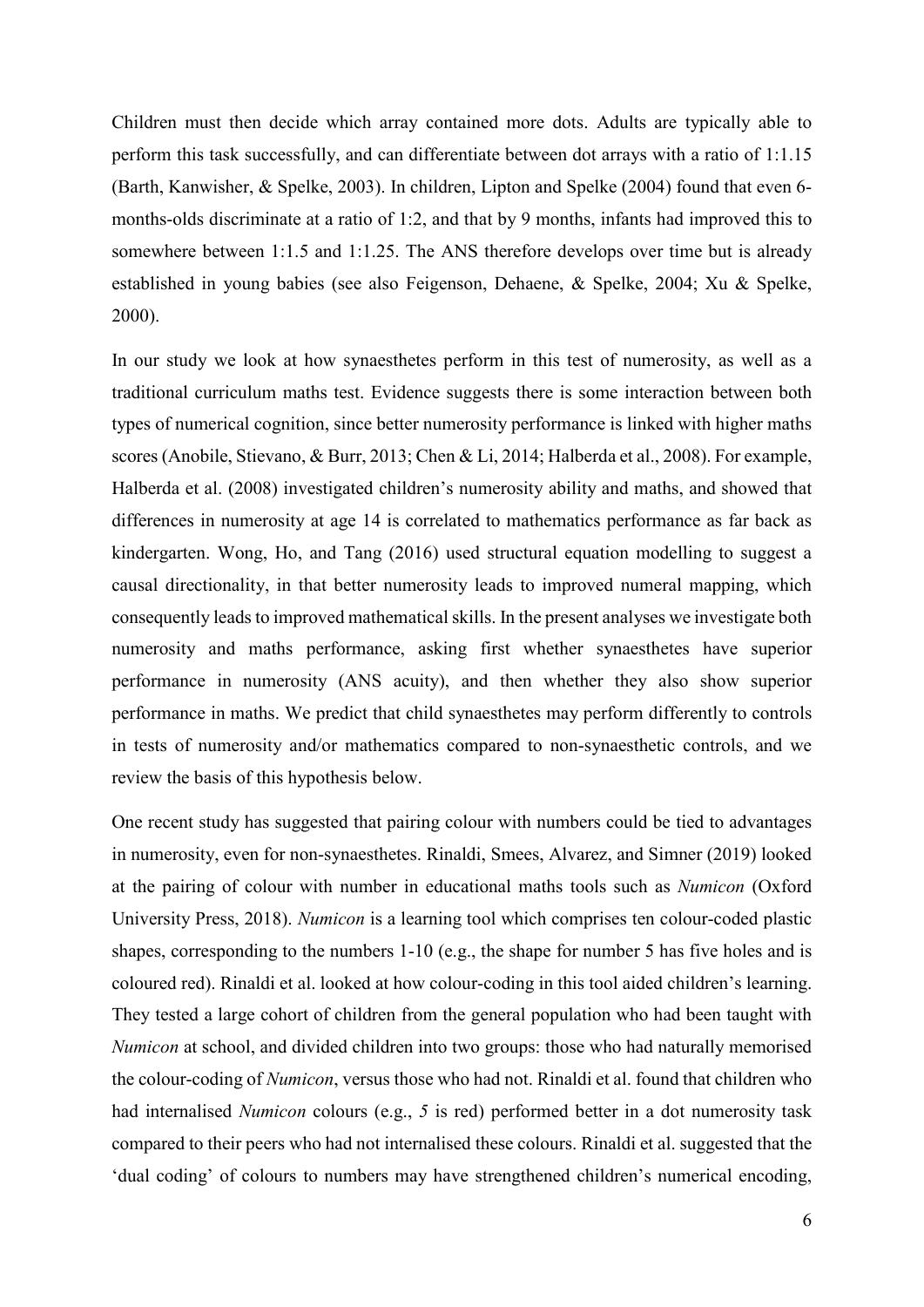leading to a stronger ANS and therefore improved numerosity skills. This type of dual-coding model was originally proposed by Paivio (1969), but has since been offered within models of synaesthesia (e.g., Gibson et al., 2012). Children who encoded *Numicon* colours in this earlier study were not synaesthetes, but they show synaesthesia-like associations<sup>[1](#page-7-0)</sup> suggesting that genuine grapheme-colour synaesthetes, too, might benefit from coloured numbers in a similar way.

If applied to synaesthetes, the *Numicon* findings of Rinaldi et al. would predict that children with grapheme-colour synaesthesia might show benefits in numerosity, but no benefits in mathematics. This is because children who internalised *Numicon* colours were better than controls in numerosity, but not in a curriculum maths test. We therefore present both numerical tasks to our grapheme-colour synaesthetes. Importantly, we will compare synaesthetes with colours only for letters, to synaesthetes with colours for numbers, because the dual-coding model of Rinaldi et al. (2019) predicts numerical benefits for synaesthetes with coloured numbers but not coloured letters. However, if synaesthetes score well for reasons *unrelated to* dual-coding (e.g., from some broader type of enhanced perceptual or structural organisation (see Hänggi, Wotruba, & Jäncke, 2011; Ramachandran & Azoulai, 2006; Simner & Bain, 2018), we might find higher numerosity (and potentially even, better curriculum maths scores) irrespective of whether synaesthetes have colours from letters or from numbers.

Finally, this comparison between synaesthetes with numbers versus letters-only also allows us to address a recent methodological debate surrounding dot-numerosity tasks. Some have suggested dot-numerosity may not be tapping numerical processing at all, but rather visual processing (Gebuis, Gevers, & Cohen Kadosh, 2014). If this this the case, there would be no reason to expect number synaesthetes to be different from letter-only synaesthetes. However, if we find instead that number synaesthetes are indeed better than letter-only synaesthetes, this

<span id="page-7-0"></span><sup>&</sup>lt;sup>1</sup> Rinaldi et al. tested children from the same population as our study here, but their target population (children internalising *Numicon*) were very different to our targets here (children with synaesthesia). Synaesthetes have largely idiosyncratic colours, while *Numicon-internalizers* have a fixed set of colours, following the maths tool. And synaesthetes are identified very differently: they must consistently report their colours in retests across periods as long as approximately 7 months (see *Methods*), while *Numicon-internalisers* simply state their colours once (and match to *Numicon* at rates higher than chance). When comparing children from both target groups (i.e., current study vs. Rinaldi et al., 2019), only two in 41 synaesthetes we test here appeared in both groups. These two children cannot be ruled out as legitimate synaesthetes, since children with synaesthesia can, on rare occasions, "imprint" their colours from the environment (Witthoft & Winawer, 2006). However, for clarity we point out that removing these two children from our current study does not alter the pattern of results reported below in any way.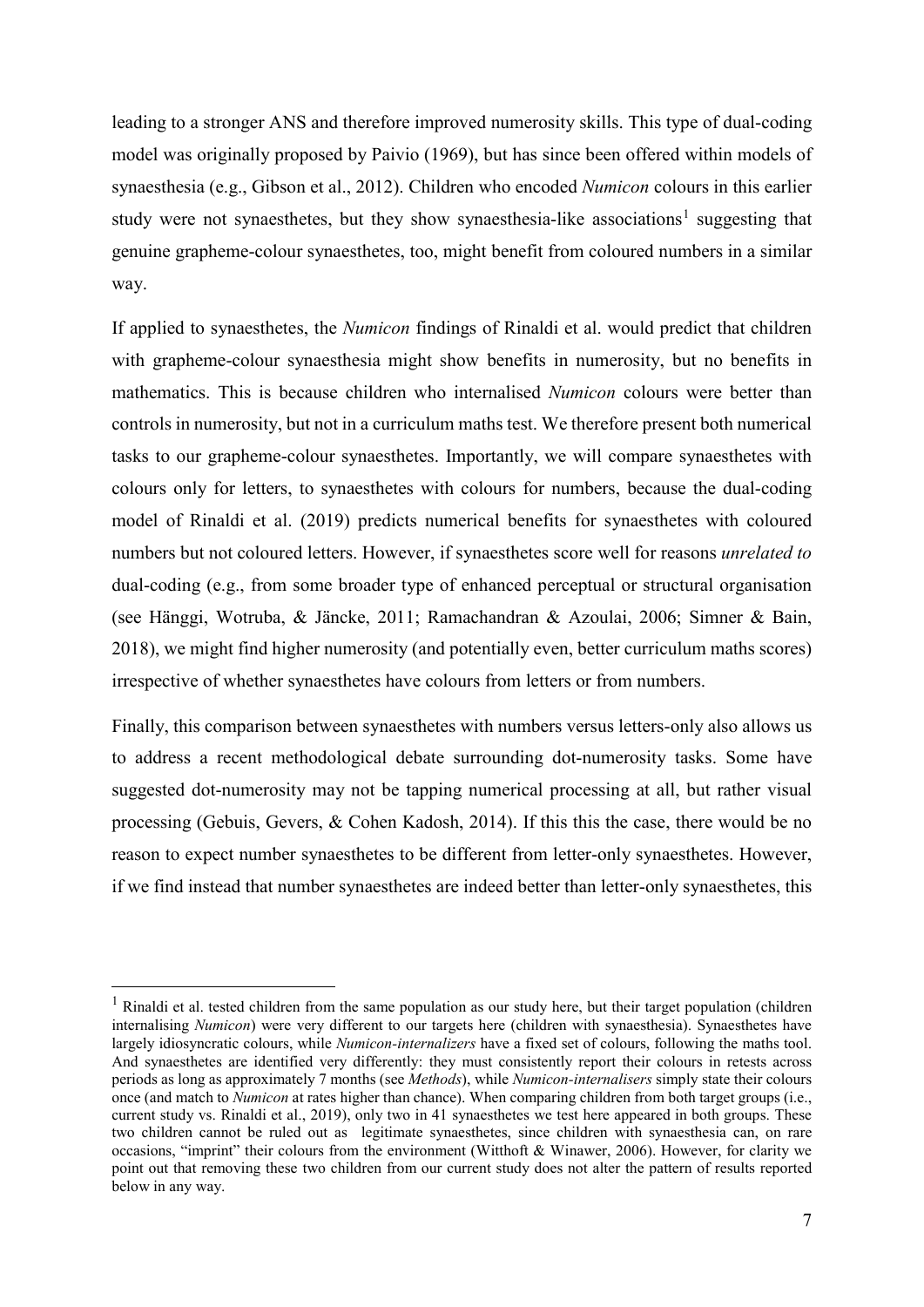would provide innovative evidence that the numerosity dot task does indeed tap into numerical processing -- at least to some extent (see also Schneider et al., 2017).

We also tested two types of non-synaesthetes as controls: non-synaesthetes with *averageperformance* for multisensory stimuli, and non-synaesthetes with *superior-performance* for multisensory stimuli (see *Methods*). These latter can recall coloured-graphemes in short-term memory tests particularly well (i.e., they can invent colours for numbers/ letters, then recall these associations a few minutes later), but they do not have the life-long associations found in synaesthetes. By including both *high-* and *average-performing controls* in our study, we can unpack whether benefits for synaesthetes in numerical cognition relate in any way to having a good memory – in which case *high-performing controls* might perform as well as synaesthetes. Conversely, if synaesthetes have advantages unrelated to this type of memory ability, they should out-perform both groups of controls. In summary, we present a dot-numerosity task and a mathematics test to grapheme-colour synaesthetes, who have either coloured numbers or coloured letters only. We compare their performance against two types of controls: nonsynaesthetes with superior- or average-performance in memorising coloured graphemes. We predict that synaesthetes with coloured numbers might out-perform all other groups if they have superior numbers skills, and we may see this effect in our maths test and/or our dotnumerosity task (assuming this latter taps numerical processing).

#### **Methods**

#### *Participants*

We tested 34 children with grapheme-colour synaesthesia who had been identified from an earlier screening program, and our sample size was determined by this earlier screening (Rinaldi, Smees, Carmichael, & Simner, 2019; Simner, Alvarez, Rinaldi, Smees, & Carmichael, 2019; J. Simner, Rinaldi, et al., 2019). This program identified child synaesthetes between the ages of 6 and 10 years, from the student bodies of 22 primary schools in the south of England, Years 2 through 5. Since opt-outs were minimal (only 1%), this sample represents an unbiased cohort of local child synaesthetes. The screening methodology is described fully within Rinaldi et al. (2019; see also; Simner, Alvarez, Rinaldi, et al., 2019; Simner, Rinaldi, et al., 2019) but essentially required each child to repeatedly pick colours for the letters A-Z and numbers 0-9 from an extensive colour-palette. Synaesthetes were identified by detecting the gold standard characteristic of 'consistency over time' (i.e., for a genuine synaesthete,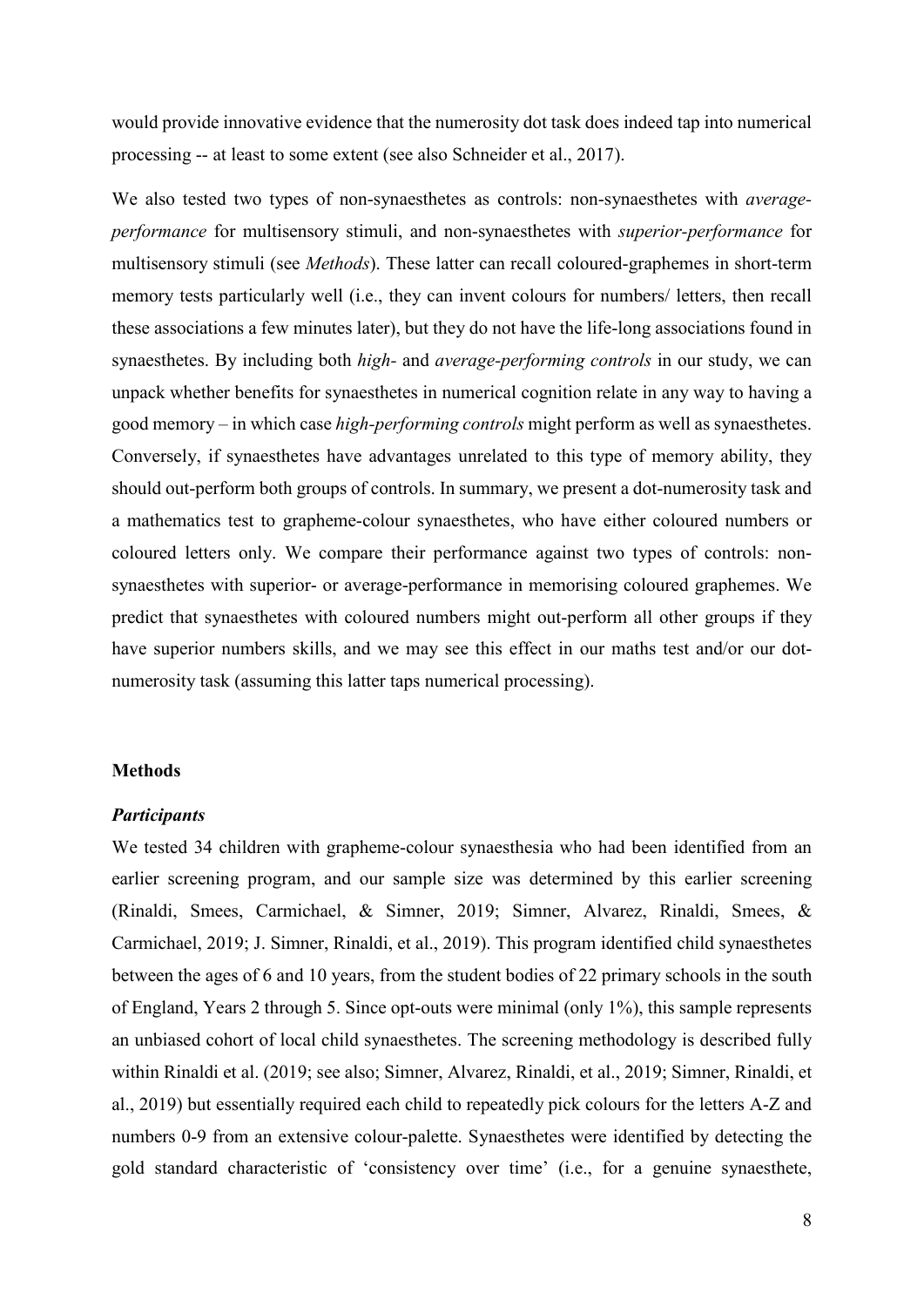associations tend to stay the same over time; e.g., if the letter *A* is red, it is *always* red). To be identified as a synaesthete, a child therefore had to be statistically more consistent than agematched peers when reporting his/her grapheme-colour associations in three comparisons: within an initial consistency test (Session 1), *and* within a second consistency test (Session 2), *and* across the 7 months between these two sessions. In other words, these methods for identifying synaesthetes were highly conservative, and full details are given in Rinaldi et al. (2019; see also; Simner, Alvarez, Rinaldi, et al., 2019; Simner, Rinaldi, et al., 2019).

Once synaesthetes were identified, we divided them into two groups: synaesthetes with only coloured letters ( $n = 14$ ), versus synaesthetes who had coloured numbers ( $n = 20$ , including 13 synaesthetes who had both letters and numbers). Henceforth we refer to these as *letter-only*  synaesthetes, and *number-synaesthetes* respectively<sup>[2](#page-9-0)</sup>. We identified and excluded an additional 7 children who has been identified with grapheme-colour synaesthesia but also had yet another type of synaesthesia (which triggered sensations *other* than colour). Since we were interested in colour specifically, we did not include these children within our study. Full demographic details of our final groups are given in Table 1.

In addition to synaesthetes, we also tested non-synaesthetic controls. These controls were children drawn from the same population as synaesthetes, but had failed the synaesthesia diagnostic. We divided our controls into two groups: both were non-synaesthetes but they differed in one element of the screening test. *Average-performing controls* performed within the average range within the Session 1 consistency test, whereas *high-performing controls* were superior performers in Session 1 (although they did not maintain consistency in Session 2 or across Sessions). High-performing controls therefore showed an increased ability to remember paired associations (e.g., colours for numbers within a single test session) but without having the long-term consistency characteristic of synaesthesia. Comparing both types of controls with synaesthetes will therefore allow us to distinguish features of synaesthesia from considerations of memory (see Simner & Bain, 2018; Simner et al., 2009).

Average-performing controls were matched pairwise to each synaesthete and to each *highperforming control* (in an approximate ratio of 2:1) in both age and sex, and also, where possible, within schools. Where school-matching was not possible, controls were matched from

<span id="page-9-0"></span> $2$  Our crucial focus is whether synaesthetes have coloured numbers or not. Due to limited numbers of synaesthetes, we collapsed two group of synaesthetes together: those with coloured numbers only, and those with coloured numbers and letters. These children all had coloured numbers, so formed the 'number-synaesthetes' group. Our comparison group of synaesthetes had *no* coloured numbers (i.e., 'letter-only synaesthetes').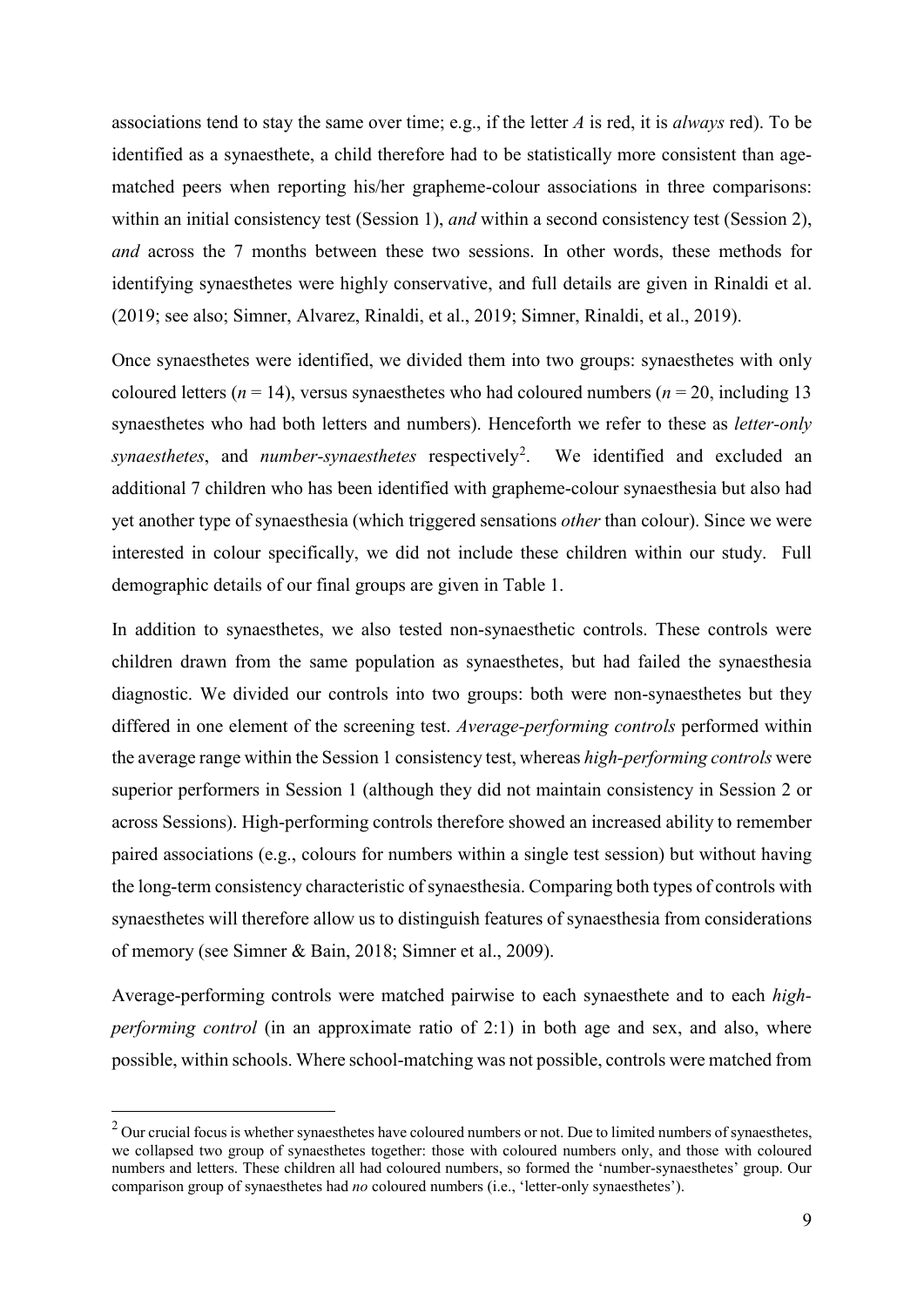a school sharing the same socio-economic status (i.e., using each school's percentage *Free School Meals*, as the UK school-wide benefit linked to low household income; see Taylor, 2018). All children (Years 2-5) completed our numerosity test, while only Years 3-5 completed our maths test (see *Methods* for details). An additional 15 participants were tested but subsequently excluded from our numerosity analysis: nine children experienced a technical failure and six children did not finish the task. Exclusion criteria were established prior to analysis.

#### Table 1

Number (N) of participants by group and gender, mean age and standard deviation (SD). For each analysis, we compare each type of *synaesthete* to *high- memory controls* and their respective *average-performing controls* (e.g., the analysis for *letter-only synaesthetes* will compare participants in row 2, row 5, and 8).

| Group                                                               | Total<br>N | N<br>Female | N<br>Male | Mean<br>age | <b>SD</b><br>age |
|---------------------------------------------------------------------|------------|-------------|-----------|-------------|------------------|
| <b>Synaesthete:</b>                                                 |            |             |           |             |                  |
| Letter-only synaesthetes                                            | 14         | 9           | 5         | 8.64        | 1.30             |
| Number synaesthetes                                                 | 20         | 10          | 10        | 8.88        | 1.15             |
| <b>High-performing control:</b>                                     |            |             |           |             |                  |
| high-performing control for letters-only                            | 80         | 48          | 32        | 8.26        | 1.31             |
| high-performing control for numbers                                 | 161        | 77          | 84        | 8.30        | 1.16             |
| Average-performing control:                                         |            |             |           |             |                  |
| matched to letter-only synaesthetes and<br>high-performing controls | - 172      | 102         | 70        | 8.19        | 1.27             |
| matched to number synaesthetes and<br>high-performing controls      | 372        | 180         | 192       | 8.36        | 1.16             |

# *Materials and Procedure*

Our study received ethical approval by the Sussex University Science and Technology Research Committee. Children completed two tests of numerical cognition, described below. Testing took place between October 2016 and April 2017. Neither children nor experimenters knew the synaesthetic status of children at the point of their testing for numerosity and mathematics.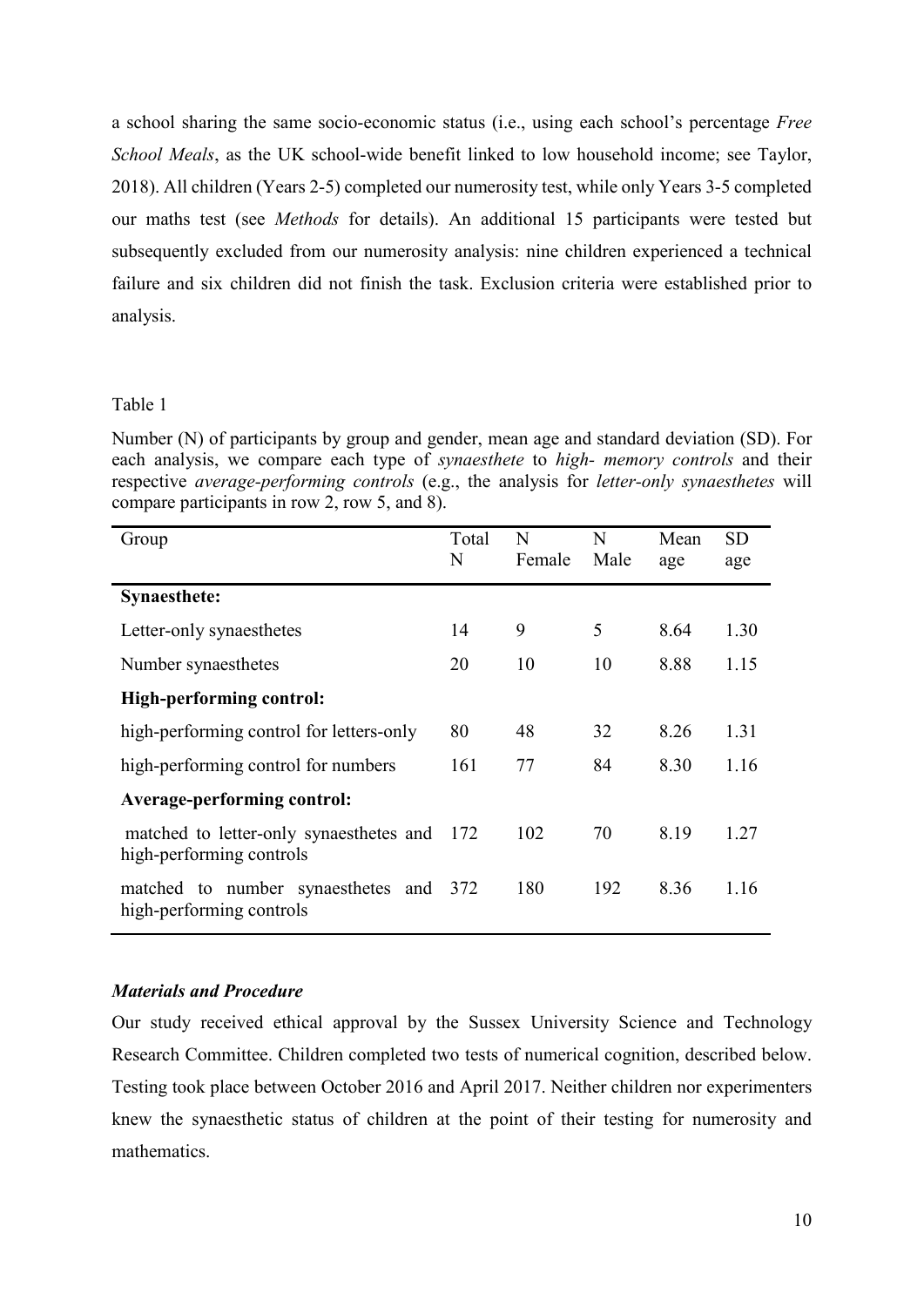#### *Numerical Cognition: Curriculum Maths.*

Our in-house maths test came from Rinaldi, Smees, Alvarez et al. (2019), and assessed key components from the UK primary school mathematics curriculum ("The national curriculum in England: Key stages 1 and 2 framework document," 2013). This pencil-and-paper test had 47 questions in total, which represented one question for each of the 7-9 topics per year – across six school years (Years 1-6). These topics covered a range of subjects including arithmetic, fractions, graphs, timetables, percentages, geometry and so on (see Figure 1 for examples from the test). Children started the test with questions two years below their current school year (e.g., Year 3 students start with Year 1 questions). Since there is no set UK math curriculum prior to Year 1, students in Year 2 could not complete an equivalent test so were excluded from mathematics testing. The test presented one question per line, and children were given five minutes to answer as many questions as possible. Children were not expected to go beyond their current year-group material in the allocated time, although all correct questions were scored. This pencil and paper task is available from the corresponding author on request.



*Figure 1*. Example questions from each year of the curriculum maths test (curriculum year shown in grey).

### *Numerical Cognition: Dot Numerosity.*

Our numerosity task was presented on electronic tablets. Children were each given a touch screen Acer Aspire SW3-016 or Acer One 10 tablet, which ran on Intel® Atom TM x5-Z8300 Processors, with Windows 10 and had 10.1" LED backlight touchscreens (1280 x 800 pixels).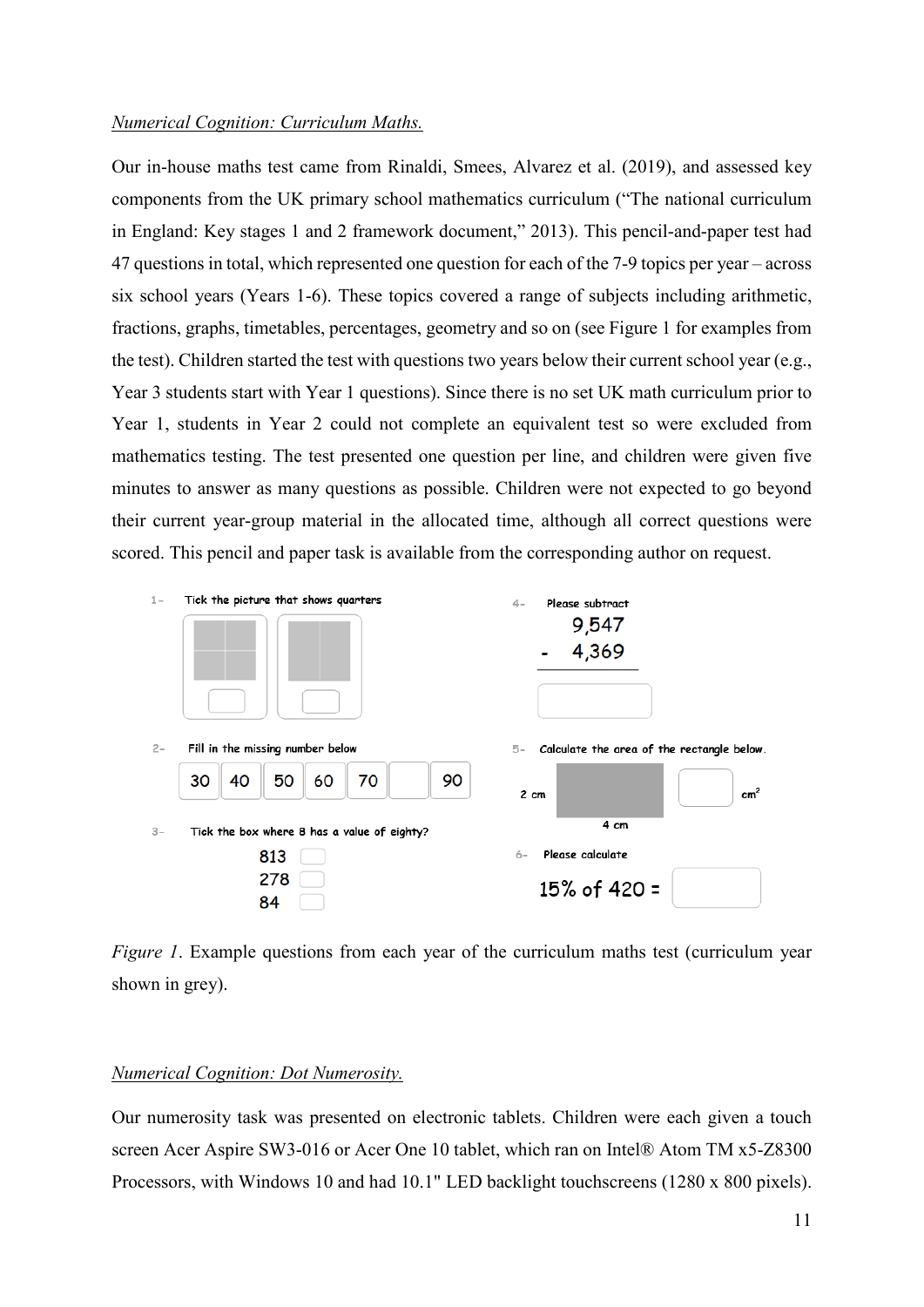As in Rinaldi, Smees, Alvarez et al. (2019), our task was the Panamath dot numerosity task (Halberda et al., 2008) available from [http://panamath.org/,](http://panamath.org/) which we presented with a tasktime of 2 minutes, and default settings which generate an adjusted level of difficulty based on each child's age (entered in whole years). This test briefly presents a cluster of white dots adjacent to a cluster of black dots (1382 – 1951ms dependent on age; see Figure 2 for screenshot). Children were required to press one of two buttons (marked with a white or black sticker) to indicate whether there had been more white dots or black dots. Children were told they would play a short game in which they would not have time to count the dots, but should make their best guess as quickly as possible.



*Figure 2.* A screenshot of the Panamath dot numerosity test.

#### **Results**

We examined differences in numeracy skills, and first compare *letter-only synaesthetes* to controls (i.e., we compare *letter-only synaesthetes*, *high-performing controls, and their average-performing controls*), then repeat the process for *number synaesthetes*. We include age as a covariate in our models given that synaesthetes and *high-performing controls* were not age-matched to each other, and there is a known limitation in this regard for 6-year old synaesthetes<sup>[3](#page-12-0)</sup>. Where appropriate we present mixed effects models, which are widely used with

<span id="page-12-0"></span><sup>&</sup>lt;sup>3</sup> The diagnostic used in this study to identify synaesthetes has a known limitation for 6-year olds. Six year old synaesthetes have only very nascent synaesthesia (J. Simner et al., 2009) and the diagnostic can detect only those synaesthetes with most synaesthetic colours (typically the older of the 6 year olds). This weights 6 year olds away from being diagnosed as synaesthetes, and towards being diagnosed as high-performing non-synaesthetes (see Simner, Alvarez, Rinaldi, et al., 2019; Simner, Rinaldi, Alvarez, et al., 2019). No age effects are found at other ages, where the test performs better. Given this age effect in 6 year olds, we included age in our model as a co-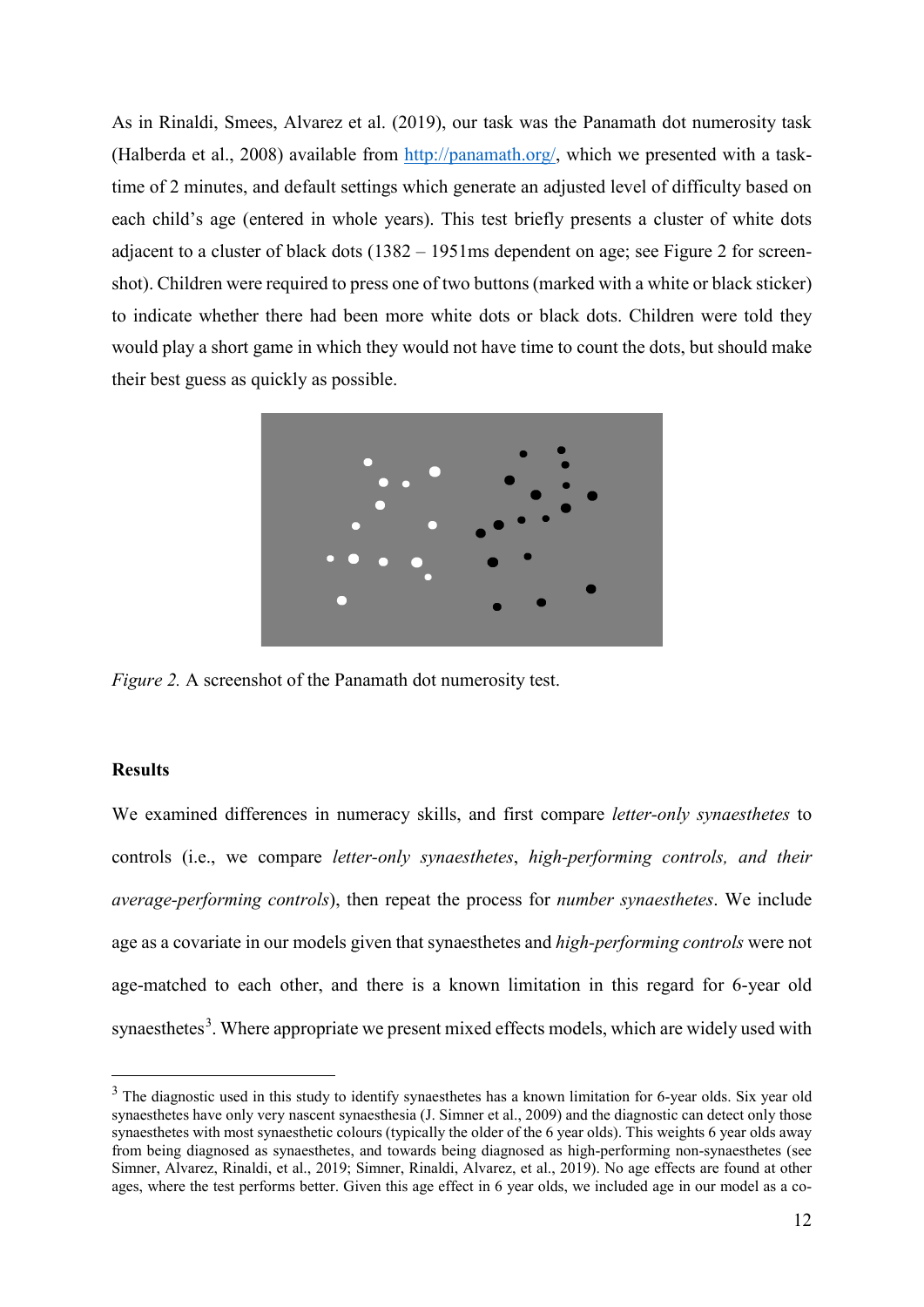nested data (see Field, Miles, & Field, 2012) to capture random effects caused by different classes within different schools. We ran our Linear Mixed Effects models in R version 3.5.0 (R Core Team, 2016) using *lme4* (Bates, Maechler, Bolker, & Walker, 2015) and using *lmerTest* to obtain *p*-values (Kuznetsova, Brockhoff, & Christensen, 2017). Unless otherwise stated, we set our largest cohort as the reference group (i.e. *average-performing controls*, but see *Supplementary Information* (SI) at the end of the chapter for parallel models switching reference group to *high-performing controls*).[4](#page-13-0)

## *Do synaesthetes show differences in numerosity?*

Following Rinaldi, Smees, Alvarez et al. (2019), we analysed percent correct responses on the numerosity task. Scores notably lower than chance (<45%) were removed because this suggested confusion with key-bindings. We therefore removed 2 *high-performing controls* and 1 *average-performing controls* in our letter-only analysis (leaving 14 *synaesthetes*, 78 *highperforming controls* and 171 *average-performing controls*). In our analysis for *number synaesthetes* we removed 1 *high-performing controls* and 3 *average-performing controls* (leaving 20 *synaesthetes*, 160 *high-performing controls* and 369 *average-performing controls*) [5](#page-13-1) .Our percent correct variable was skewed with most children performing well on our task. We consequently used bootstrapped models. In an initial test we found no random effects of class or school (i.e., Linear Mixed Effects analysis not required), so we report bootstrapped linear regression models with a covariate of age (i.e., age at test, in years and decimals).

#### *Letter-only Synaesthetes*

-

We first looked at whether there were any significant differences between *letter-only synaesthetes* and controls. We found a significant age effect, but no significant difference between *letter-only synaesthetes* and our *average-performing controls* in their number of correct responses, and no significant differences between *high-performing* and *average-*

variate. Finally, we point out that this age-influence in our diagnostic makes our comparisons here more conservative (i.e., some 6 year old synaesthetes are pushed into the high-performing group, making group-wise differences harder, not easier, to detect).

<span id="page-13-0"></span><sup>4</sup> We note for transparency here that no part of our procedures or analyses were preregistered and due to ethical concerns relating to anonymity we are unable to make our data publically accessible, but our analysis code for all subsequent analyses are provided in Supplementary Information.

<span id="page-13-1"></span><sup>5</sup> We also identified statistical outliers with standardized residuals scores of lower than -3. We found that these outliers did not affect our pattern of results (i.e., same pattern whether these outliers were included or excluded). We therefore retained these children because they represented valid data-points (i.e., they were children who had carried out the test as instructed).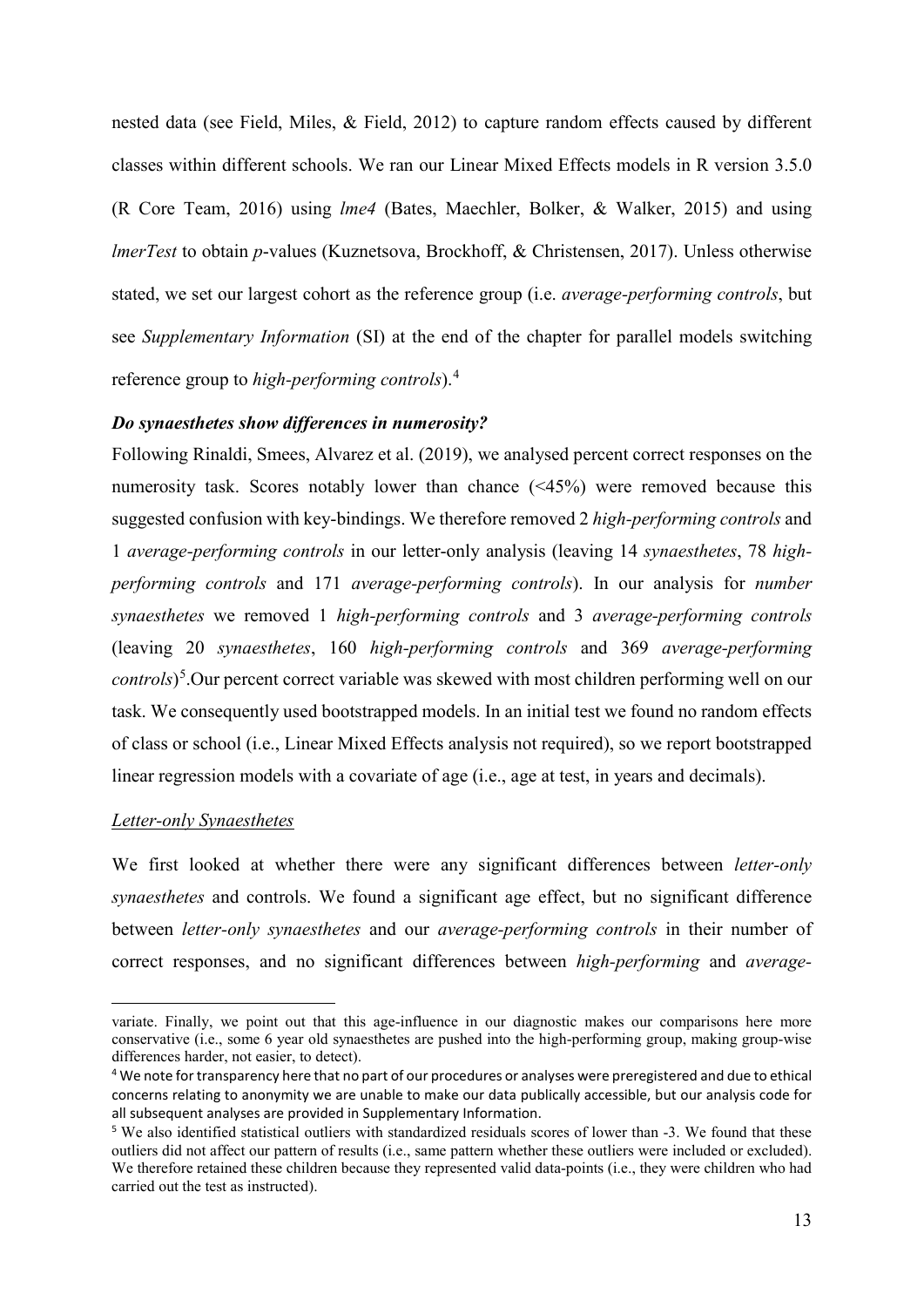*performing controls* (Table 2). We switched our reference to *high-performing controls* and found the same; no differences between *letter-only synaesthetes* and *high-performing controls* (Table 1 in SI).

To explore our null result, we produced a Bayes Factor to determine whether we have enough evidence to accept the null hypothesis (Dienes, 2014). We used an uninformative prior using the *BayesFactor* package in R (Morey, Rouder, & Jamil, 2015). Bayes Factors lie on a continuum, where scores of less than 0.33 provide moderate evidence for the null hypothesis and scores above 3 provide moderate evidence for the experimental hypothesis, values of 1 being inconclusive, and values between 1 and 0.33/3 being anecdotal evidence only (Dienes, 2014; Raftery, 1995). Here we found a JZS Bayes Factor of 0.98 suggesting almost inconclusive evidence for the null hypothesis<sup>[6](#page-14-0)</sup>.

#### Table 2

Group status *(letter-only-synaesthetes, high-performing controls)* as a predictor of numerosity with *average-performing controls* as reference and based on 1000 bootstrapped samples. Chronological age is age in decimals.

|                                                                                                     | Estimate(B)                            | SE(B) |      | 95% CI  |           |
|-----------------------------------------------------------------------------------------------------|----------------------------------------|-------|------|---------|-----------|
| Step One                                                                                            |                                        |       |      |         |           |
| Constant                                                                                            | 78.94                                  | 3.90  | .001 | 71.29   | 86.6<br>5 |
| Age                                                                                                 | 1.05                                   | 0.44  | .020 | 0.18    | 1.94      |
| Step Two                                                                                            |                                        |       |      |         |           |
| Constant                                                                                            | 79.19                                  | 3.89  | .001 | 71.55   | 86.7<br>9 |
| Age                                                                                                 | 1.05                                   | 0.44  | .017 | 0.20    | 1.95      |
| Letter-only-synaesthetes<br>(vs. average-performing controls)                                       | 0.67                                   | 2.34  | .829 | $-4.28$ | 5.03      |
| High-performing Controls<br>(vs. average-performing controls)<br>$\sqrt{2}$ $\sqrt{100}$ $\sqrt{2}$ | $-1.00$<br>$\sim$ $\sim$ $\sim$ $\sim$ | 1.40  | .482 | $-3.85$ | 1.65      |

*Note*:  $R^2 = .018$  for step 1;  $R^2 = .021$  for step 2

#### *Number Synaesthetes*

We repeated our analysis with *number synaesthetes*. Here, we found a different pattern of reults: *number synaesthetes* significantly out-performed *average-performing controls* (*p*  = .003; see Table 3), and *high-performing controls* (*p* = .036; see Table 2 SI) with *number* 

<span id="page-14-0"></span> <sup>6</sup> We point out that Bayes factors should be interpreted in a qualitative way with benchmarks only as a guide, and we return to this issue in our Discussion.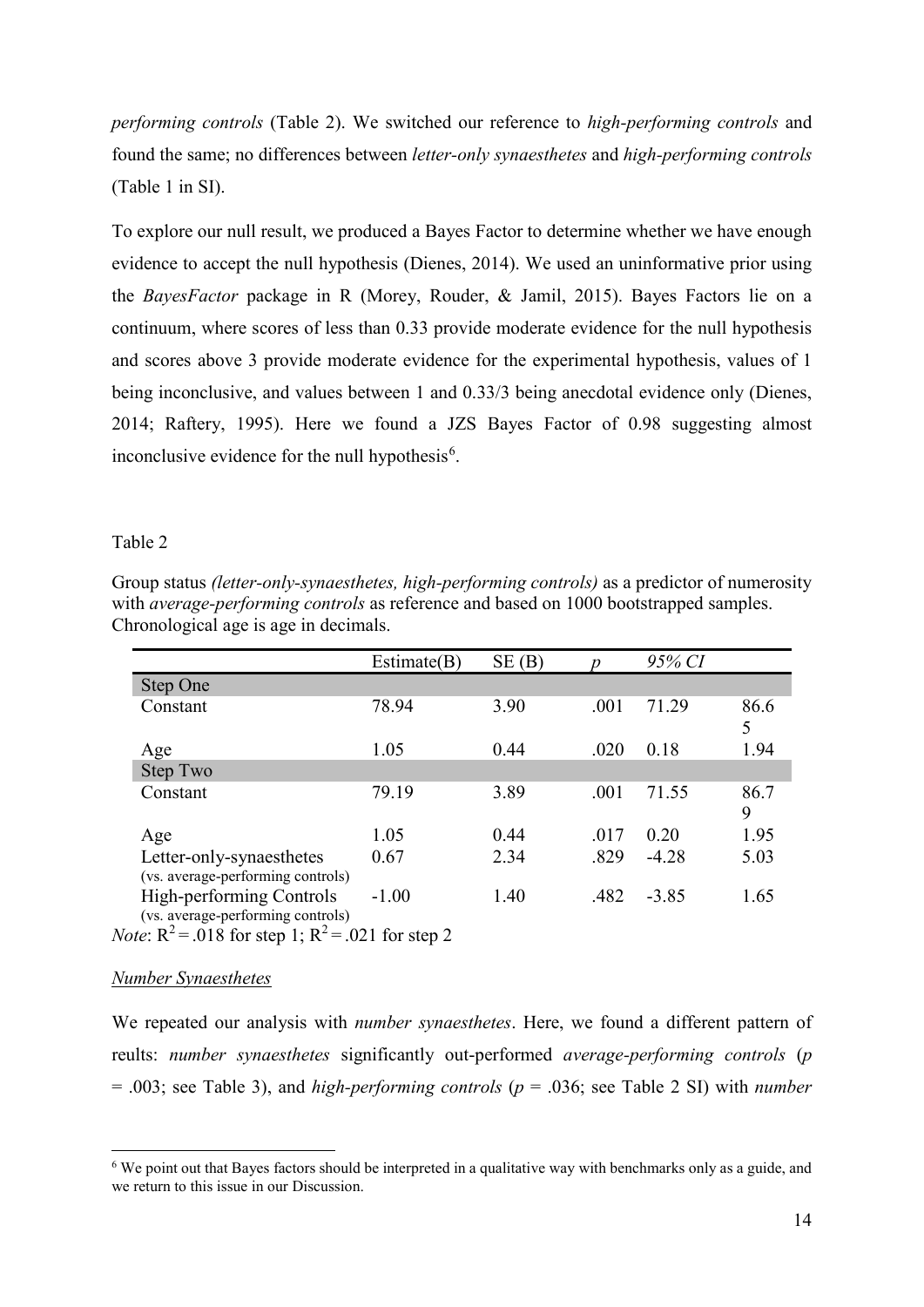*synaesthetes* on average scoring 4.2% higher in percent correct numerosity scores than *average-performing controls* and 3.1% higher than *high-performing controls*; this data is shown in Figure 3.

# Table 3

Group status *(number-synaesthetes, high-performing controls)* as a predictor of numerosity with *average-performing controls* as reference and based on 1000 bootstrapped samples. Chronological age is age in decimals.

|                                                                                                        | Estimate(B) | SE(B) |      | 95% CI  |       |
|--------------------------------------------------------------------------------------------------------|-------------|-------|------|---------|-------|
| Step One                                                                                               |             |       |      |         |       |
| Constant                                                                                               | 75.21       | 3.32  | .001 | 68.19   | 81.78 |
| Age                                                                                                    | 1.48        | 0.37  | .001 | 0.75    | 2.24  |
| Step Two                                                                                               |             |       |      |         |       |
| Constant                                                                                               | 75.04       | 3.36  | .001 | 68.36   | 81.54 |
| Age                                                                                                    | 1.43        | 0.37  | .001 | 0.71    | 2.17  |
| Number-synaesthetes                                                                                    | 3.49        | 1.07  | .003 | 1.33    | 5.61  |
| (vs average-performing controls)                                                                       |             |       |      |         |       |
| High-performing Controls                                                                               | 1.24        | 0.94  | .189 | $-0.59$ | 3.08  |
| (vs average-performing controls)<br>$N_{\text{min}}$ $D^2 = 0.29$ for stap 1, $D^2 = 0.25$ for stap 2. |             |       |      |         |       |

*Note*:  $R^2 = .028$  for step 1;  $R^2 = .035$  for step 2



Grapheme-colour Group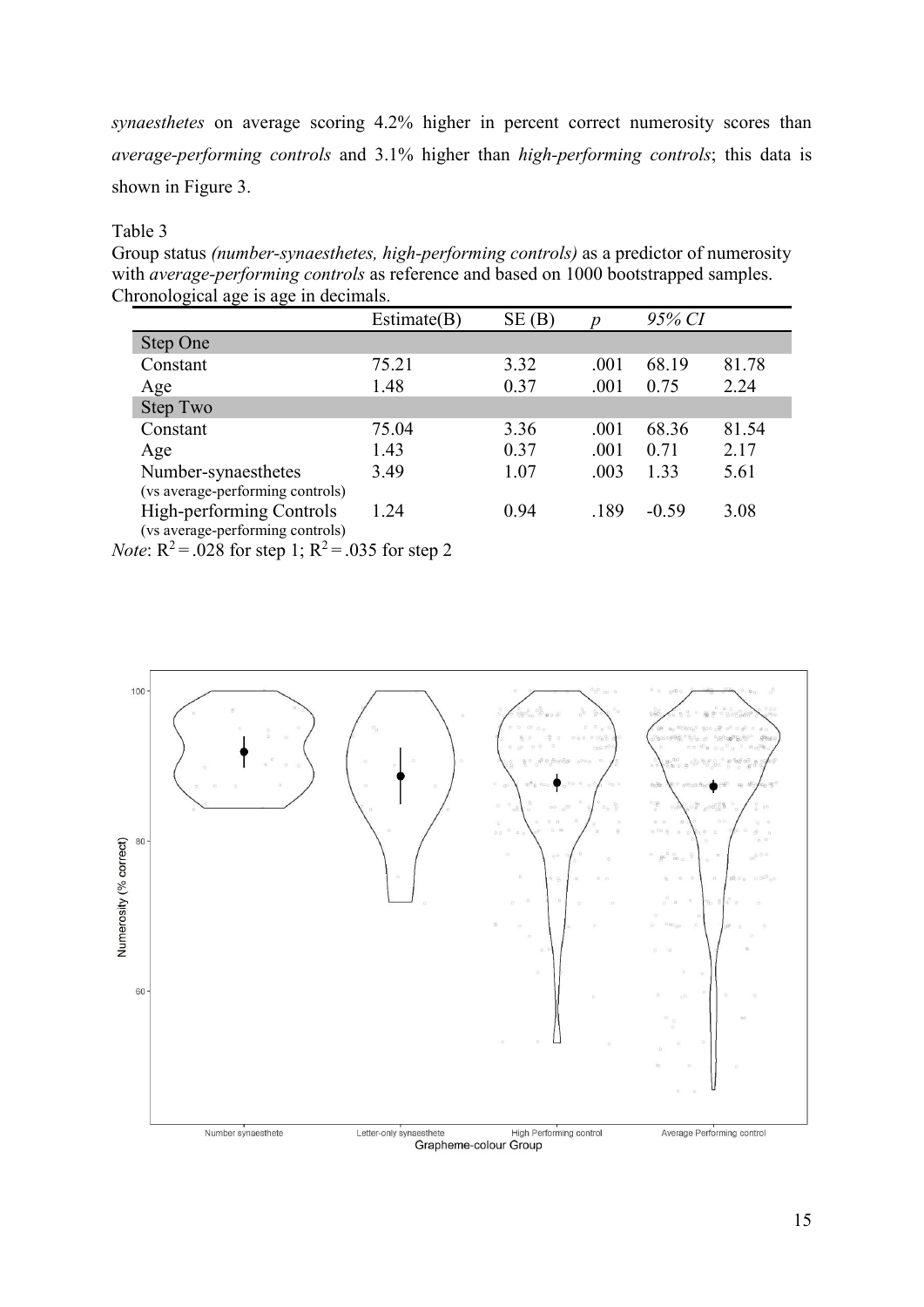*Figure 3*. Violin plots illustrating the difference between grapheme-colour synaesthesia subtypes in correct numerosity responses. Error bars show 95% confidence intervals. For the purposes of illustration, all *high-performing controls* (high-performing for letters-only or high-performing for numbers) have been combined and all *average-performing controls* (matched to *number synaesthetes*, *letter-only synaesthetes*, and *high-performing synaesthetes*) have been combined.

# *Do Synaesthetes show differences in Curriculum Mathematics?*

Only Years 3 to 5 took our maths test, so we examine differences between 10 *letter-only synaesthetes*, 51 *high-performing controls,* and 107 *average-performing controls*. In our *number synaesthete* groups we examine differences between 17 *number synaesthetes*, 121 *high-performing controls,* and 269 *average-performing controls*. Since different year groups saw different versions of the maths test (i.e. Year 3 started with Year 1 questions whereas Year 4 started with Year 2 questions) we first converted raw maths scores into z-scores standardized within year group. As with numerosity, we include age as a covariate, treating this as agecentred within year groups (since our test was based on school year rather than chronological age). Finally, we tested, and found, random effects of class and school, so report a linear mixed effects (LME) model including random intercepts for class and school (see Table 3).

# *Letter-only Synaesthetes*

Taking *average-performing controls* as the reference group, we found no difference between *letter-only synaesthetes* and *average-performing controls* in maths score (*p* = .610) but we did find that *high-performing controls* were higher than *average-performing controls* (*p* = .041; See Table 4). We found a similar pattern when switching the reference group to *highperforming controls*; there was no difference between *letter-only synaesthetes* and *highperforming controls* (See Table 3 in SI). We again produced a Bayes Factor to confirm our null result of letter-only synaesthesia status. However, we found a JZS Bayes Factor of 0.44, suggesting anecdotal evidence for the null hypothesis.

Table 4

Group status *(letter-only synaesthetes, high-performing controls)* as a predictor of maths controlling for random effects of school and class with *average-performing controls* as reference. Chronological age is age within year group.

| <b>Fixed Effects</b>            | Estimate $(B)$ | SE(B) |         | p(t) |  |
|---------------------------------|----------------|-------|---------|------|--|
| Intercept                       | $-0.10$        | 0.10  | $-1.06$ | .294 |  |
| High-performing                 | control $0.32$ | 0.16  | 2.06    | .041 |  |
| (vs average-performing control) |                |       |         |      |  |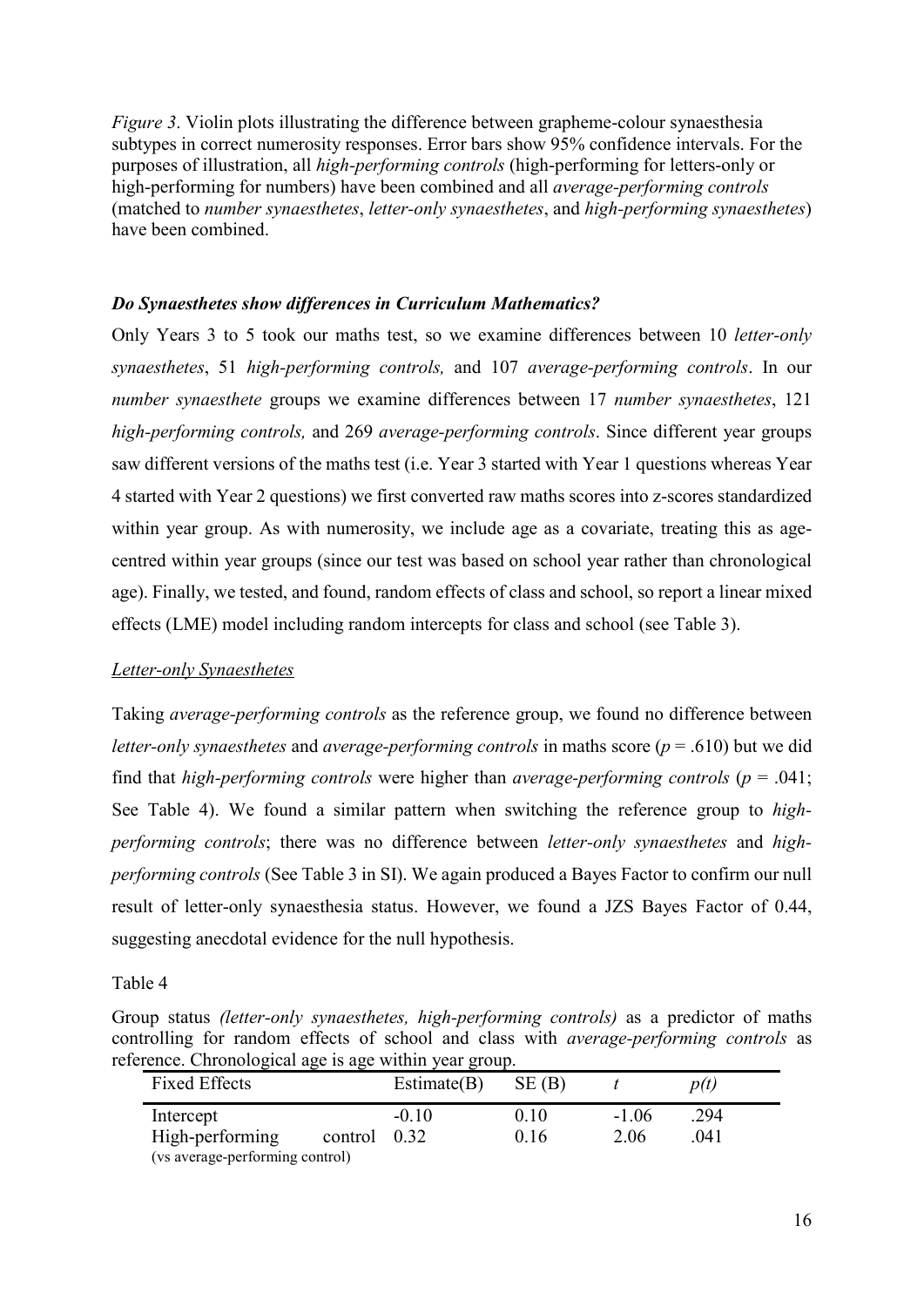| Letter-only                     | synaesthetes -0.16 |          | 0.31      | $-0.51$     | .610           |
|---------------------------------|--------------------|----------|-----------|-------------|----------------|
| (vs average-performing control) |                    |          |           |             |                |
| Age                             |                    | 0.34     | 0.23      | 1.46        | 0.15           |
| Random Effects                  |                    | Variance | <b>SD</b> | $\pmb{V}^2$ | $p(X^2)$       |
| Class                           |                    | 0.06     | 0.24      | 1.00        | $\leq 0.01***$ |
|                                 |                    |          |           |             |                |

## *Number Synaesthetes*

Again taking *average-performing controls* as the reference, we found no difference between *synaesthetes* and *average-performing controls* in maths scores ( $p = .607$ ), and no difference between *high-performing controls* and *average-performing controls* (*p* = .158; See Table 5), and we found a significant age effect. When we switched the reference to *high-performing controls* we found a similar pattern: no difference between *synaesthetes* and *high-performing controls* (See Table 4 in SI). This data is shown in Figure 4. We again produced a Bayes Factor to confirm our null result in *number synaesthetes*, again using the *BayesFactor* package in R. We found a JZS Bayes Factor of 0.11 suggesting moderate evidence to accept the null hypothesis.

### Table 5

Group status *(number synaesthetes, high-performing controls)* as a predictor of maths controlling for random effects of school and class with *average-performing controls* as reference. Chronological age is age within year group.

| <b>Fixed Effects</b>                                          | Estimate(B) | SE(B)     |         | p(t)        |
|---------------------------------------------------------------|-------------|-----------|---------|-------------|
| Intercept                                                     | $-0.03$     | 0.09      | $-0.32$ | .751        |
| High-performing<br>control<br>(vs average-performing control) | 0.14        | 0.10      | 1.41    | .158        |
| synaesthetes<br>Number<br>(vs average-performing control)     | 0.12        | 0.23      | 0.52    | .607        |
| Age                                                           | 0.48        | 0.17      | 2.90    | $.004**$    |
| Random Effects                                                | Variance    | <b>SD</b> | $X^2$   | $p(X^2)$    |
| Class                                                         | 0.16        | 0.39      | 27.75   | $< 0.01***$ |
| School                                                        | 0.05        | 0.22      | 10.63   | $.001**$    |
| Residual                                                      | 0.78        | 0.88      |         |             |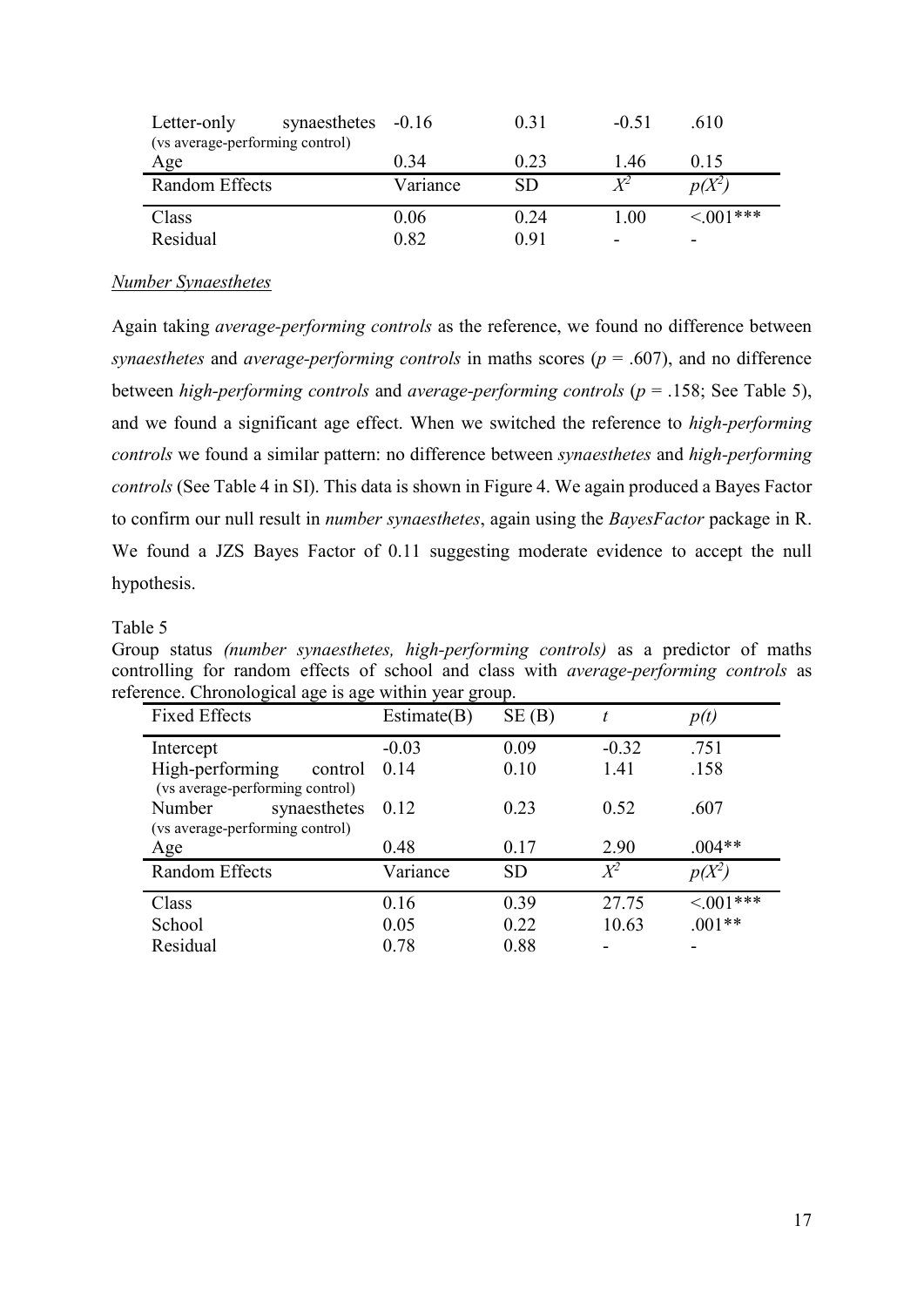

*Figure 4*. Violin plots illustrating the difference between grapheme-colour synaesthesia subtypes in mathematics. Error bars show 95% confidence intervals. For the purposes of illustration, all *high-performing controls* (high-performing for letters-only or high-performing for numbers) have been combined and all *average-performing controls* (matched to *number synaesthetes*, *letter-only synaesthetes*, and *high-performing synaesthetes*) have been combined.

#### **Discussion**

Here we examined the numerical cognition of children 6-10 years with grapheme-colour synaesthesia (i.e., lifelong associations of coloured letters or numbers). We compared synaesthetes with and without number associations (i.e. *number synaesthetes* and *letter-only synaesthetes*) to *high-performing controls* (i.e., children who can recall similar associations very well in the short-term, but are not synaesthetes) and *average-performing controls* (i.e., children with average recall in this domain). We found that *number synaesthetes* performed significantly better than both types of controls in a numerosity task (i.e., estimating which of two dot-clusters was more numerous, with only brief exposure). However, we found no differences between *letter-only synaesthetes* and controls in numerosity, and we found no difference between either type of synaesthete and controls in mathematics.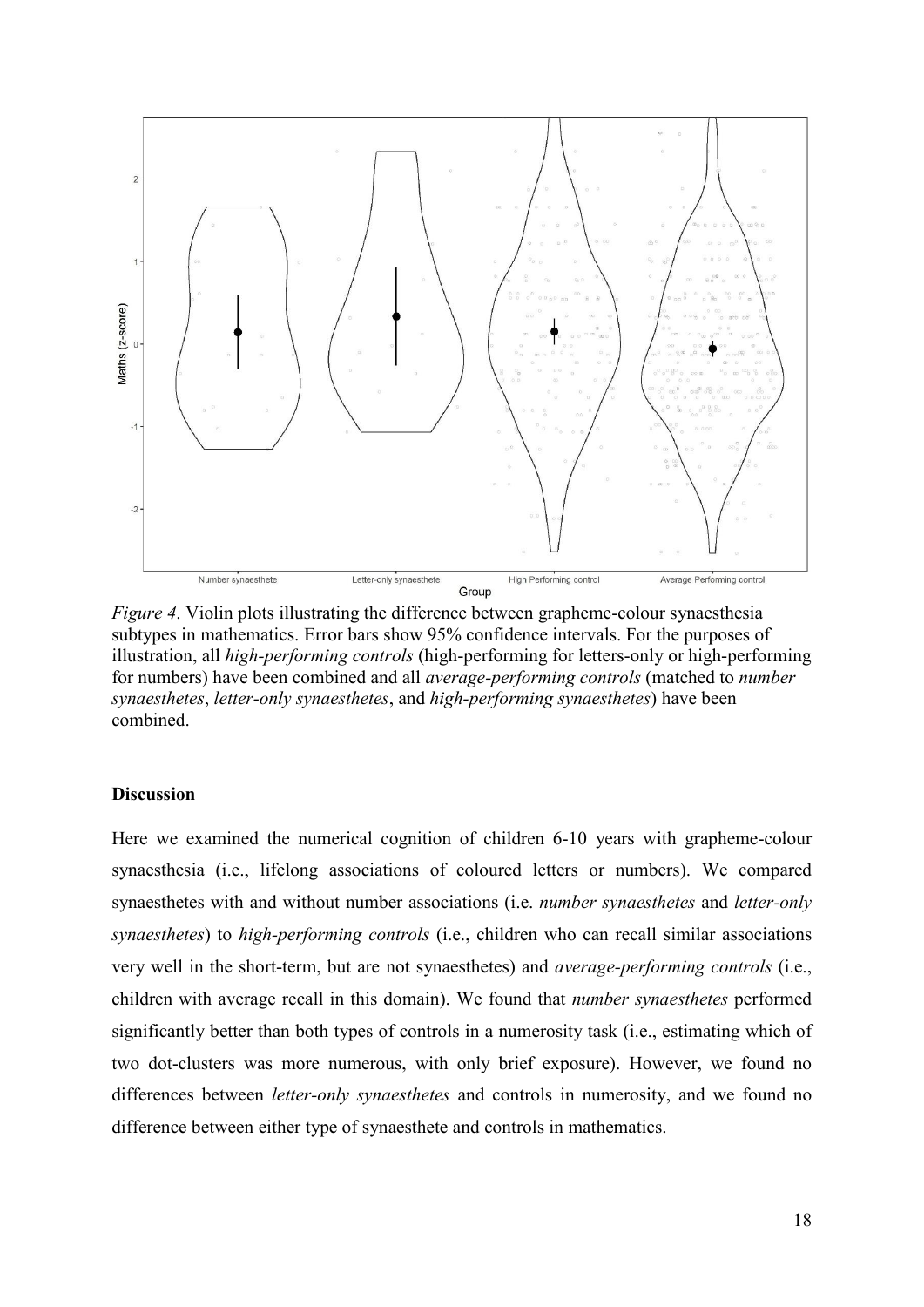Importantly, we highlight here that the numerosity advantage was found only in synaesthetes with coloured numbers, suggesting support for a dual-coding account (Paivio, 1969). In this type of model, colour-coding numbers (automatically, on a daily-basis, across the child's lifespan) could provide more robust number representations over time, and therefore strengthen numerical cognition in tests such as dot-numerosity (see below). It is important to note that this finding was limited to *synaesthetes* (with their lifelong colour associations) but was not found for *high-performing controls* (who can easily generate and remember similar associations, but only in the short-term). This suggests that improvements in numerosity come from colour associations that are robust and long-term.

A similar finding has emerged from a group of children who internalised long-term colours for numbers, but were not synaesthetes (Rinaldi, Smees, Alvarez, et al., 2019). As noted in our Introduction, these children learned coloured numbers from the educational tool *Numicon*, and showed advantages in the same test of numerosity over their peers who had not memorised colours (even though all children had been exposed to *Numicon*). Across both studies, we might therefore infer that dual-coding of numbers improves numerosity – whether synaesthetic or not. But how does this advantage in numerosity come about? One answer may lie in how colours encode into the mental number system. Rinaldi and colleagues concluded that the numerosity advantages they found (and indeed those here) require colours to be associated to magnitude, and not simply to Arabic numerals. They drew this conclusion by tracing their numerosity finding to number tools that colour-code magnitude in particular – such as *Numicon* (which pairs colours to plastic shapes with holes denoting magnitude; a comparison tool linking colours to the shapes of Arabic numerals did not show a similar effect). Importantly, colours target magnitude in synaesthesia, too. Berteletti, Hubbard and Zorzi (2010; also Gertner, Arend, & Henik, 2013; Kadosh et al., 2005) show that synaesthetes automatically activate colours not only when viewing numerals, but also when viewing dot clusters, suggesting that synaesthetic colours attach to magnitudes and not just to numerals<sup>[7](#page-19-0)</sup>. In combination with Rinaldi, Smees, Alvarez et al. (2019), we therefore have evidence across two different groups (*synaesthetes* and *non-synaesthetes*) that internalising colours for numbers can associate with

-

<span id="page-19-0"></span><sup>&</sup>lt;sup>7</sup> We do not suggest synaesthetes convert dot-patterns into exact numbers/ colours during the dot-numerosity task. Instead, we suggest that dual coding strengthens the ANS from a lifetime of pairing colours with numbers (numerals and magnitudes) and that this provides robust representations of magnitude – which can then be called upon during this task.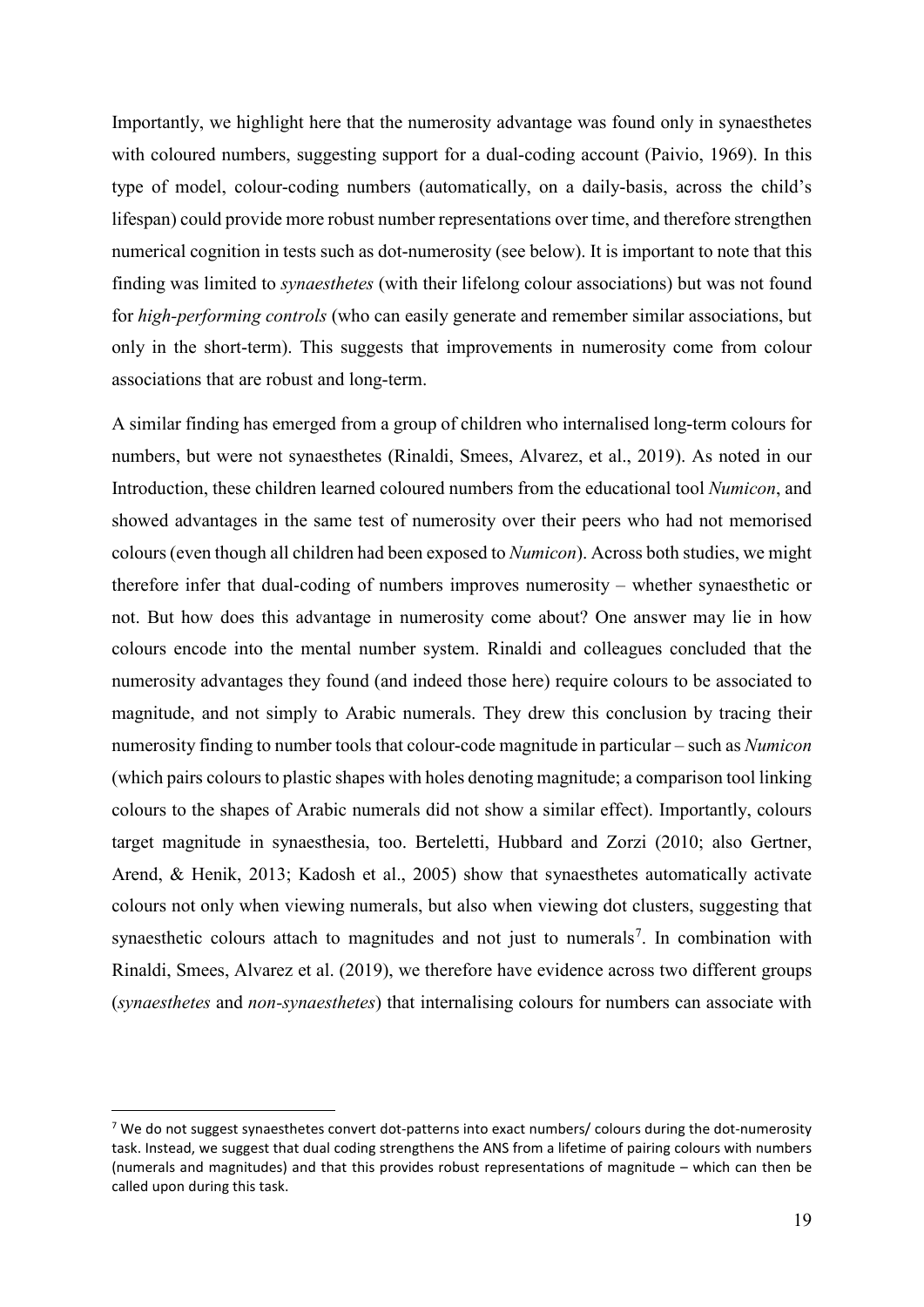superior scores in numerosity – especially if those colours are encoded at the level of magnitude.

Our child synaesthetes show improved numerosity skills, but this did not translate into improved mathematics. Numerosity has a well-documented relationship with maths (Halberda et al., 2008; Wong et al., 2016) but synaesthetes benefiting at one level did not benefit at the other. This was true not only in our own data, but also in Rinaldi et al. (2019). This suggests that whatever colour-benefits are enjoyed by the Approximate Number System in numerosity, do not propagate through to processes governing mathematics. The reasons for this are unclear. It may be that improvements in numerosity were simply not strong enough resonate through to mathematics. Alternatively, it may simply be that our in-house mathematics test was not sensitive enough to detect them – a possible limitation of our study. It is important to note that our mathematics task involved additional non-numeric knowledge (how to read a graph, a piechart, a bus time-table, how to multiply fractions, compute angles via geometry etc.). Had our test been simply arithmetic, we may (possibly) have seen advantages, but even here, maths involves the application of rules that are not compatible with synaesthesia (e.g., 3 x 4 is 12, but purple x blue is not green). Synaesthetes sometimes describe these difficulties in anecdotal report, and it may be these unhelpful "conflicts" with synaesthetic colours that prevent magnitude benefits from propagating back into curriculum maths tests.

We point out finally that our results speak to methodological debates surrounding the dot numerosity task. Two key concerns have been that the task may tap inhibitory control (Clayton & Gilmore, 2015) and/or visual processing (Gebuis, Gevers, & Cohen Kadosh, 2014) rather than numerical cognition per se. Inhibitory control is the ability to suppress salient but taskirrelevant information (Merkley, Thompson, & Scerif, 2016), which is important in the dot task since dot-size is manipulated to compensate for surface area (which would otherwise change with fewer dots) but must be ignored (Clayton & Gilmore, 2015). Importantly however, our data argue against a mere visual/control explanation. If dot comparison did not tap numerical processing, there would be no reason to expect number synaesthetes to show advantages while letter-only synaesthetes did not. Instead our results provide innovative evidence that the dot task does indeed tap into numerical processing, at least to some extent. Our data therefore aligns with recent studies questioning inhibitory control in these tasks (Malone et al., 2019). It is important, however, to be cautious given that our Bayes Factors gave virtually "inconclusive" evidence for the null hypothesis in the case of letter-only synaesthetes. Nonetheless, Bayes factors should be interpreted in a qualitative way, and unlike p-values, they allow us to state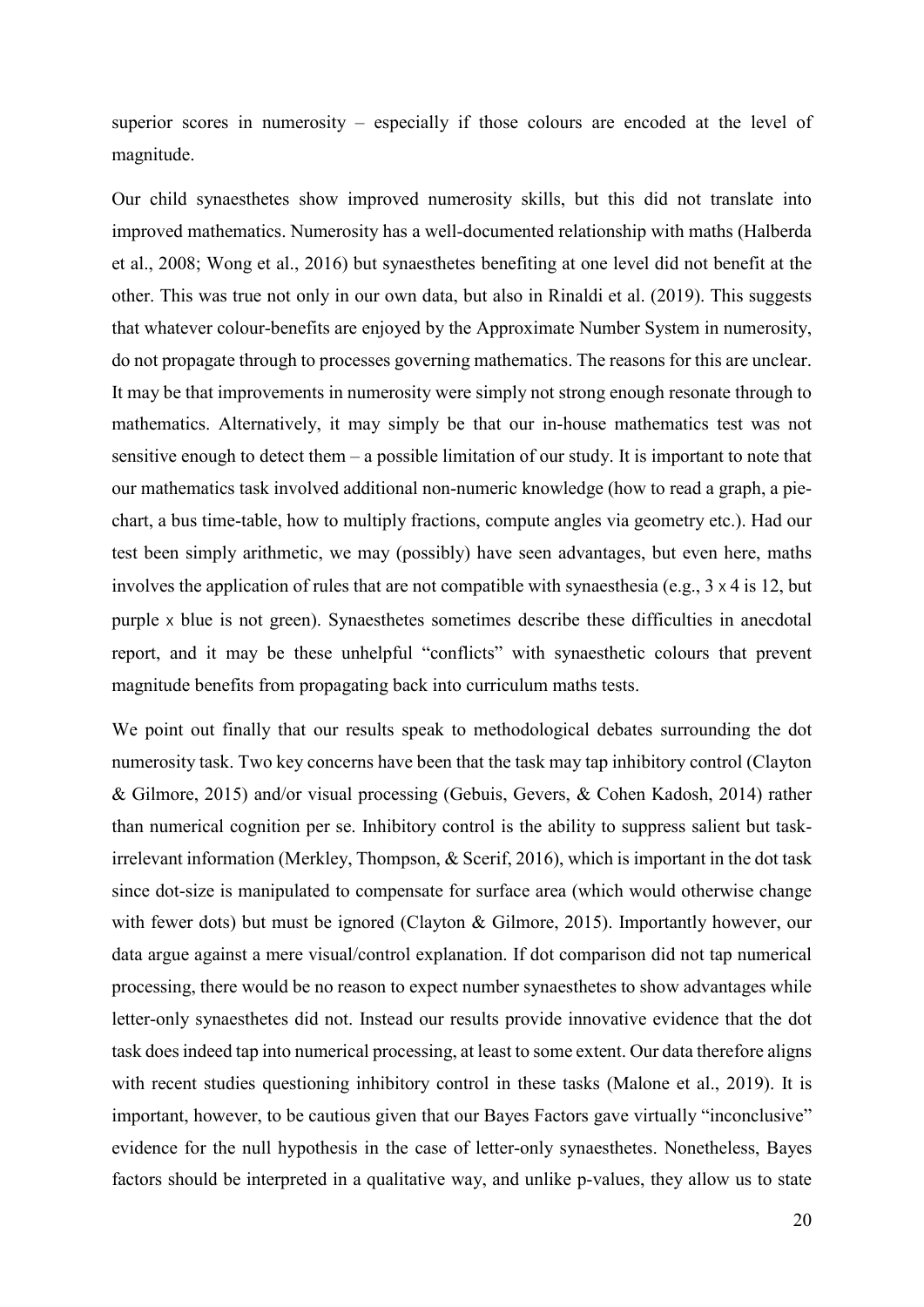that in the case of letter-only synaesthetes, the data support the null hypothesis more than for number synaesthetes (even though the former did not meet the <0.33 threshold; see (Wagenmakers et al., 2018).

In summary, we have shown that children with grapheme-colour synaesthesia have superior numerosity scores, tied to coloured numbers in particular. The nature of regression statistics do not allow us to infer the direction of causality but we have tacitly assumed that synaesthetic colours for numbers improve sense of magnitude. However, we acknowledge that the reverse might also be true: children with better numerosity may be better able to integrate colours into their magnitude schema and thereby develop synaesthesia. Our evidence supports a dualcoding account and joins a literature where synaesthetes benefit via a range of mechanisms (both dual-coding and otherwise). Hence although grapheme-colour synaesthetes have superior numerosity if their numbers are coloured (but not letters), they also show broader advantages for stimuli such as faces or scenes (Gross, Neargarder, Caldwell-Harris, & Cronin-Golomb, 2011; Pritchard, Rothen, Coolbear, & Ward, 2013; Rothen & Meier, 2010a; Ward, Hovard, Jones, & Rothen, 2013). Broad advantages do not negate dual-coding because more than one mechanism may work in parallel. These parallel mechanisms might perhaps be differences in "cognitive processing style" (Meier & Rothen, 2013), or "enhanced perceptual organisation" (Hänggi et al., 2011; Ramachandran & Azoulai, 2006; Simner & Bain, 2018) although future studies must better elaborate on the nature of these processes. In conclusion, our data join findings elsewhere in the literature, showing the range of cognitive benefits enjoyed by synaesthetes – which we can now extend to benefits in numerosity tasks.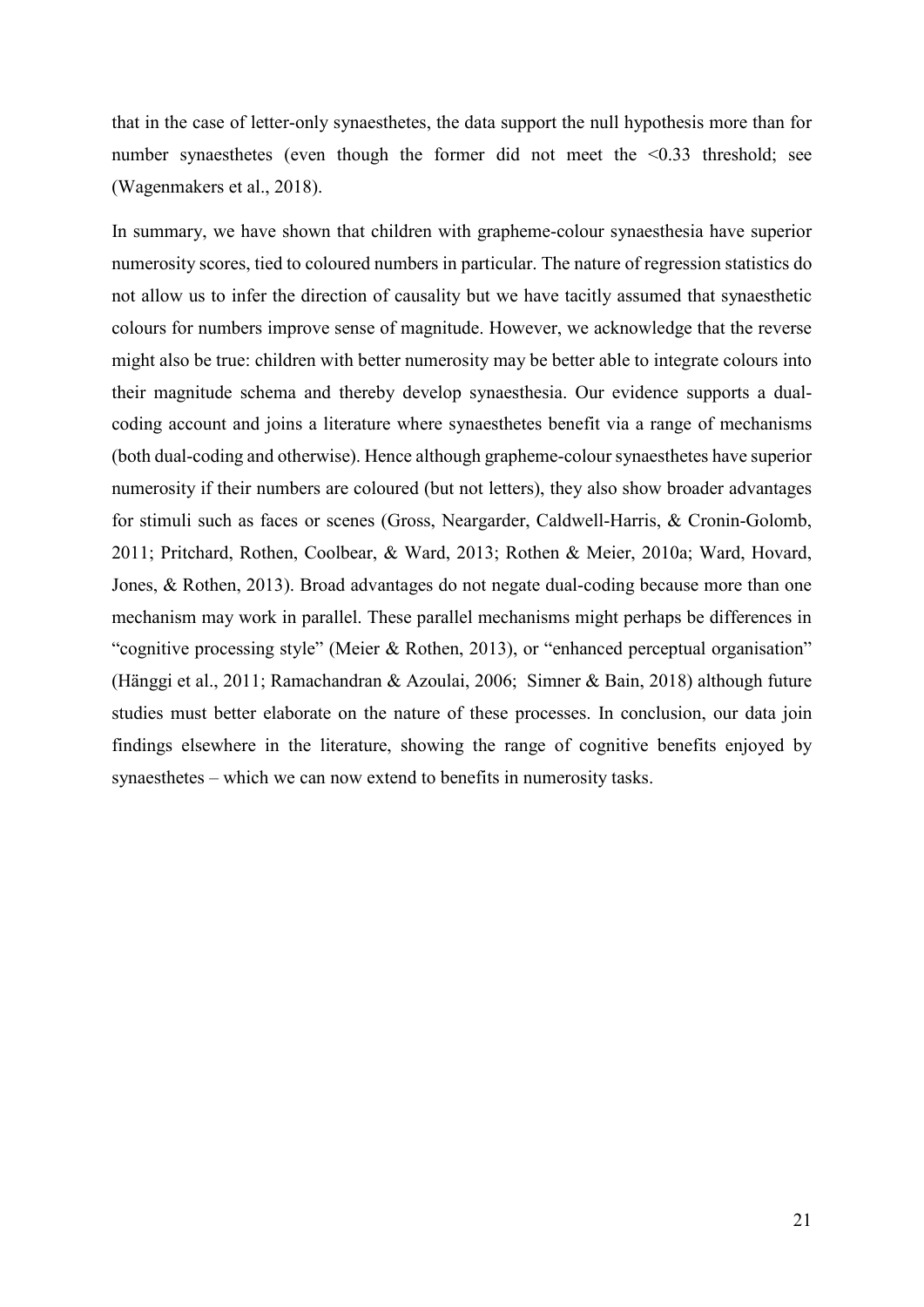### **References**

- Anobile, G., Stievano, P., & Burr, D. C. (2013). Visual sustained attention and numerosity sensitivity correlate with math achievement in children. *Journal of Experimental Child Psychology*, *116*(2), 380–391. https://doi.org/10.1016/j.jecp.2013.06.006
- Barnett, K. J., & Newell, F. N. (2008). Synaesthesia is associated with enhanced, self-rated visual imagery. *Conscious Cogn*, *17*(3), 1032–1039. https://doi.org/10.1016/j.concog.2007.05.011
- Barth, H., Kanwisher, N., & Spelke, E. S. (2003). The construction of large number representations in adults The construction of large number representations in adults. *Cognition*, *86*(3), 201–221. https://doi.org/10.1016/S0010-0277(02)00178-6
- Bates, D., Maechler, M., Bolker, B., & Walker, S. (2015). Fitting Linear Mixed-Effects Models Using lme4. *Journal of Statistical Software*, *67*(1), 1–48. https://doi.org/10.18637/jss.v067.i01
- Berteletti, I., Hubbard, E. M., & Zorzi, M. (2010). Implicit versus explicit interference effects in a number-color synesthete. *Cortex*, *46*(2), 170–177. https://doi.org/10.1016/j.cortex.2008.12.009
- Chen, Q., & Li, J. (2014). Association between individual differences in non-symbolic number acuity and math performance: A meta-analysis. *Acta Psychologica*, *148*, 163–172. https://doi.org/10.1016/j.actpsy.2014.01.016
- Chun, C. A., & Hupé, J. M. (2016). Are synesthetes exceptional beyond their synesthetic associations? A systematic comparison of creativity, personality, cognition, and mental imagery in synesthetes and controls. *British Journal of Psychology (London, England*: *1953)*, *107*(3), 397–418. https://doi.org/10.1111/bjop.12146
- Clayton, S., & Gilmore, C. (2015). Inhibition in dot comparison tasks. *ZDM Mathematics Education*, *47*, 759–770. https://doi.org/10.1007/s11858-014-0655-2
- Dehaene, S. (2001). Précis of " The number sense ." *Mind and Language*, *16*(1), 16–36. https://doi.org/10.1111/j.1468-0017.1986.tb00086.x
- Dehaene, S., & Cohen, L. (1995). Towards an anatomical and functional model of number processing. *Mathematical Cogntition*, *1*(1), 83–120.
- Dehaene, S., & Cohen, L. (1997). Cerebral pathways for calculation: Double dissociation between rote verbal and quantitative knowledge of arithmetic. *Cortextex*, *33*(2), 219–250. Retrieved from https://www.sciencedirect.com/science/article/pii/S0010945208700029
- Dienes, Z. (2014). Using Bayes to get the most out of non-significant results. *Frontiers in Psychology*, *5*(July), 1–17. https://doi.org/10.3389/fpsyg.2014.00781
- Feigenson, L., Dehaene, S., & Spelke, E. S. (2004). Core systems of number. *Trends in Cognitive Sciences*, *8*(7), 307–314. https://doi.org/10.1016/j.tics.2004.05.002
- Field, A. P., Miles, J., & Field, Z. (2012). *Discovering Statistics using R*. London: SAGE.
- Gebuis, T., Gevers, W., & Cohen Kadosh, R. (2014). Topographic representation of high-level cognition: Numerosity or sensory processing? Trends in Cognitive Sciences, 18(1), 1–3. https://doi.org/10.1016/j.tics.2013.10.002
- Gertner, L., Arend, I., & Henik, A. (2013). Numerical synesthesia is more than just a symbol-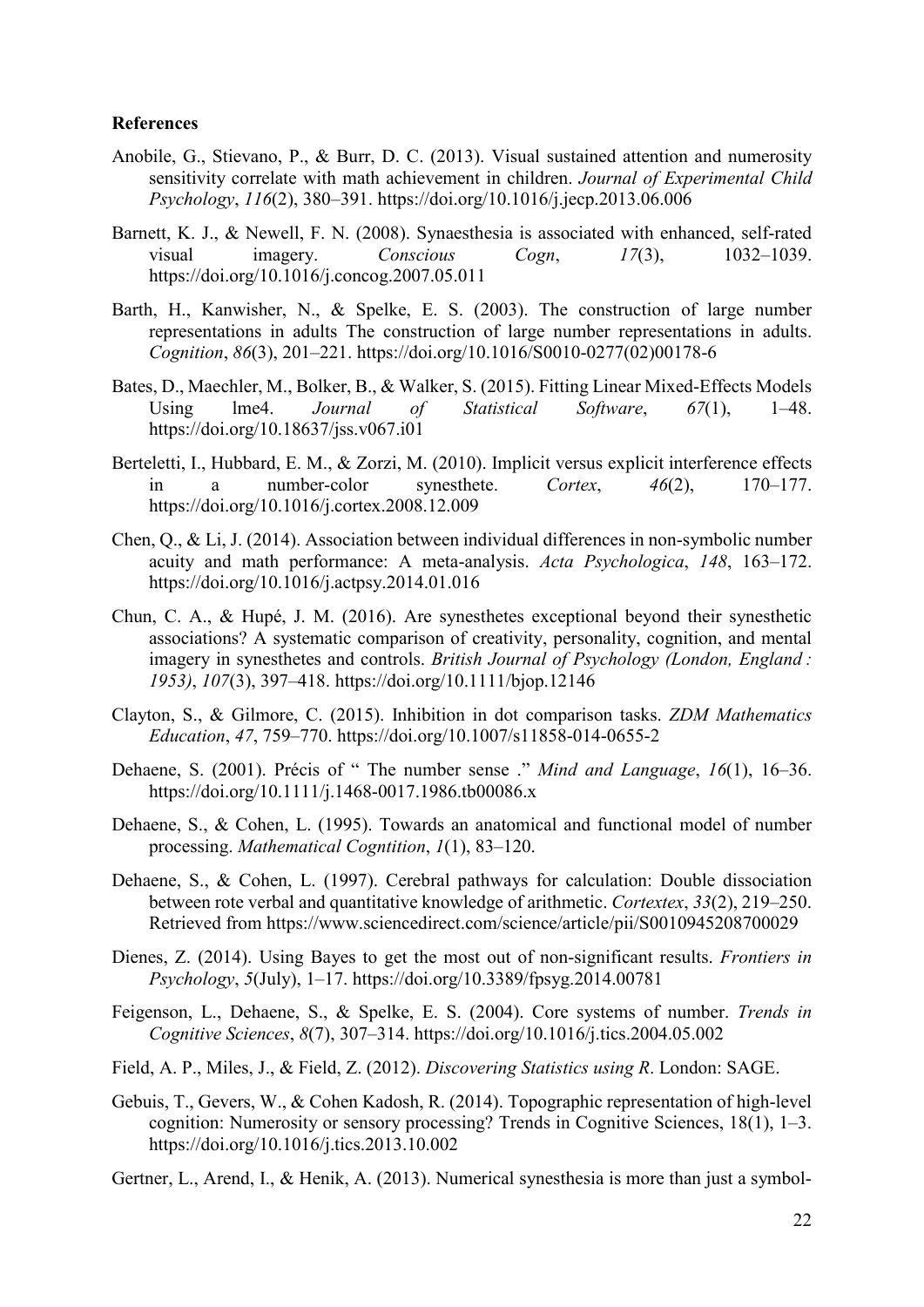induced phenomenon. *Frontiers in Psychology*, *4*(November), 1–4. https://doi.org/10.3389/fpsyg.2013.00860

- Gibson, B. S., Radvansky, G. A., Johnson, A. C., & McNerney, M. W. (2012). Grapheme– color synesthesia can enhance immediate memory without disrupting the encoding of relational cues. *Psychonomic Bulletin & Review*, *19*(6), 1172–1177. https://doi.org/10.3758/s13423-012-0306-y
- Green, J. A. K., & Goswami, U. (2008). Synesthesia and number cognition in children. *Cognition*, *106*(1), 463–473. https://doi.org/10.1016/j.cognition.2007.01.013
- Gross, V. C., Neargarder, S., Caldwell-Harris, C. L., & Cronin-Golomb, A. (2011). Superior encoding enhances recall in color-graphemic synesthesia. *Perception*, *40*(2), 196–208. https://doi.org/10.1068/p6647
- Halberda, J., Mazzocco, M. M. M., & Feigenson, L. (2008). Individual differences in nonverbal number acuity correlate with maths achievement. *Nature*, *455*(7213), 665–668. https://doi.org/10.1038/nature07246
- Hänggi, J., Wotruba, D., & Jäncke, L. (2011). Globally altered structural brain network topology in grapheme-color synesthesia. *Journal of Neuroscience*, *31*(15), 5816–5828. https://doi.org/10.1523/JNEUROSCI.0964-10.2011
- Havlik, A. M., Carmichael, D. A., & Simner, J. (2015). Do sequence-space synaesthetes have better spatial imagery skills? Yes, but there are individual differences. *Cognitive Processing*, *16*(3), 245–253.<https://doi.org/10.1007/s10339-015-0657-1>
- Hupé, J. M., & Dojat, M. (2015). A critical review of the neuroimaging literature on synesthesia. Front Hum Neurosci, 9, 103. https://doi.org/10.3389/fnhum.2015.00103
- Kadosh, R. C., Sagiv, N., Linden, D. E. J., Robertson, L. C., Elinger, G., & Henik, A. (2005). When blue is larger than red: Colors influence numerical cognition in synesthesia. *Journal of Cognitive Neuroscience*, *17*(11), 1766–1773. https://doi.org/10.1162/089892905774589181
- Kuznetsova, A., Brockhoff, P. B., & Christensen, R. H. B. (2017). lmerTest Package: Tests in Linear Mixed Effects Models. *Journal of Statistical Software*, *82*(13), 1–26. https://doi.org/10.18637/jss.v082.i13
- Lee, K., & Kang, S. . (2002). Arithmetic operation and working memory: Differential suppression in dual tasks. *Cognition*, *83*(3). https://doi.org/10.1016/S0010- 0277(02)00010-0
- Lipton, J. S., & Spelke, E. S. (2004). Discrimination of large and small numerosities by human infants. *Infancy*, *5*(3), 271–290. https://doi.org/10.1207/s15327078in0503\_2
- Malone, S. A., Pritchard, V. E., Heron-Delaney, M., Burgoyne, K., Lervåg, A., & Hulme, C. (2019). The relationship between numerosity discrimination and arithmetic skill reflects the approximate number system and cannot be explained by inhibitory control. *Journal of Experimental Child Psychology*, *184*, 220–231. https://doi.org/10.1016/j.jecp.2019.02.009
- Meier, B., & Rothen, N. (2013). Grapheme-color synaesthesia is associated with a distinct cognitive style. *Front Psychol*, *4*, 632. https://doi.org/10.3389/fpsyg.2013.00632
- Merkley, R., Thompson, J., & Scerif, G. (2016). Of huge mice and tiny elephants: Exploring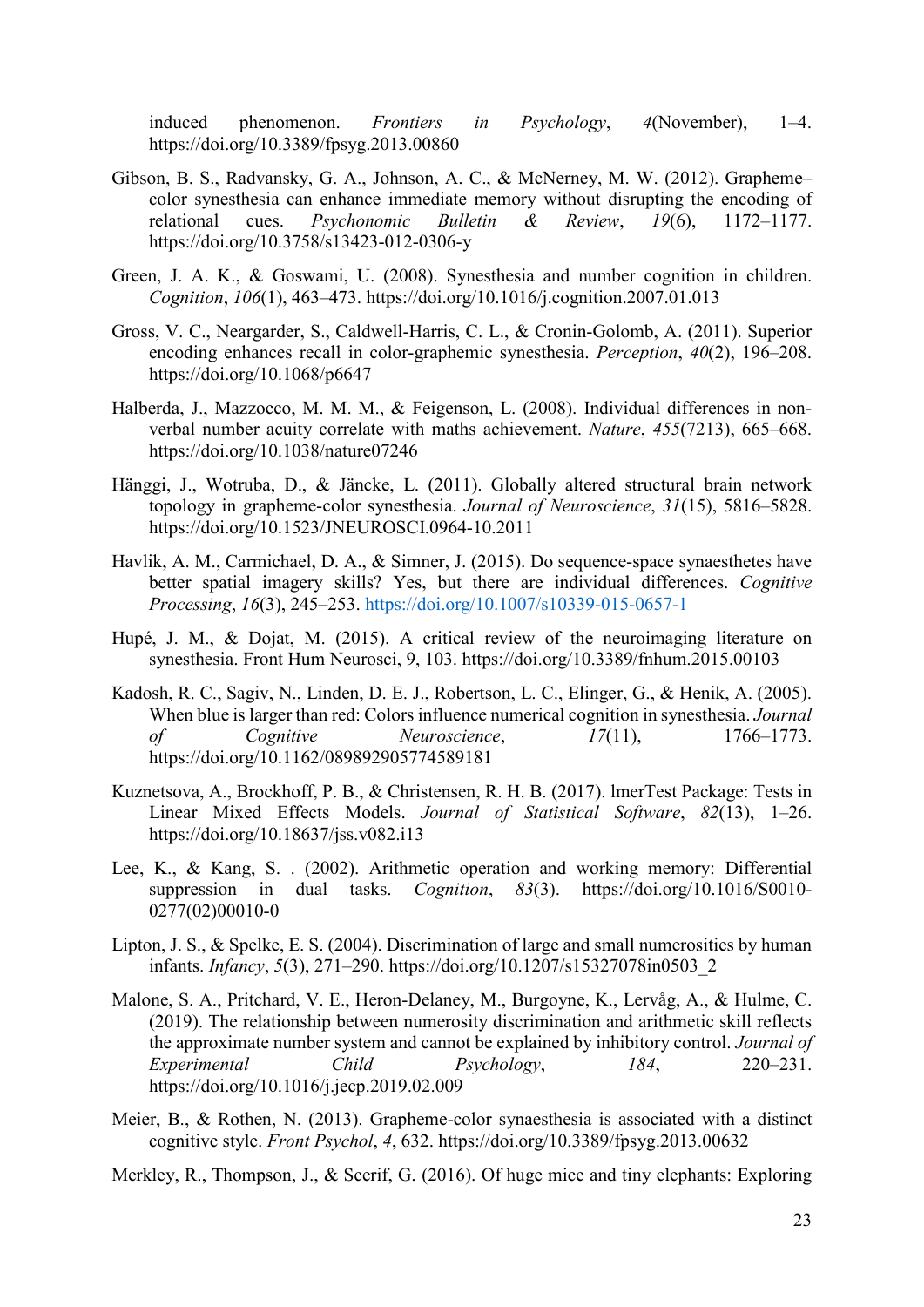the relationship between inhibitory processes and preschool math skills. *Frontiers in Psychology*. https://doi.org/10.3389/fpsyg.2015.01903

- Mills, C. B., Metzger, S. R., Foster, C. A., Valentine-Gresk, M. N., & Ricketts, S. (2009). Development of color- grapheme synesthesia and its effect on mathematical operations. *Perception*, *38*(4), 591–695. https://doi.org/10.1068/p6109
- Morey, R., Rouder, J., & Jamil, T. (2015). Package "BayesFactor." Retrieved August 5, 2019, from alvarestech.com website: ftp://alvarestech.com/pub/plan/R/web/packages/BayesFactor/BayesFactor.pdf
- O'Donnell, L. (2009). The Wechsler intelligence scale for children—fourth edition. In J. A. Naglieri & S. Goldstein (Eds.), *Practitioner's guide to assessing intelligence and achievement* (pp. 153–190). Hoboken, NJ, US: John Wiley & Sons, Inc.
- Oxford University Press. (2018). Numicon, Primary School Maths Resources. Retrieved February 2, 2018, from https://global.oup.com/education/content/primary/series/numicon/?region=uk
- Paivio, A. (1969). Mental imagery in associative learning and memory. *Psychological Review*, *76*(3), 241–263. https://doi.org/10.1037/h0027272
- Pritchard, J., Rothen, N., Coolbear, D., & Ward, J. (2013). Enhanced associative memory for colour (but not shape or location) in synaesthesia. *Cognition*, *127*(2), 230–234. https://doi.org/10.1016/j.cognition.2012.12.012
- R Core Team. (2016). *R: A language and environment for statistical computing.* Vienna, Austria: R Foundation for Statistical Computing.
- Raftery, A. E. (1995). Bayesian Model Selection in Social Research. Sociological Methodology, 25, 111–163.
- Ramachandran, V. S., & Azoulai, S. (2006). Synesthetically Induced Colors Evoke Apparent-Motion Perception. *Perception*, *35*(11), 1557–1560. https://doi.org/10.1068/p5565
- Rich, A. N., Bradshaw, J. L., & Mattingley, J. B. (2005). A systematic, large-scale study of synaesthesia: Implications for the role of early experience in lexical-colour associations. *Cognition*, *98*(1), 53–84. https://doi.org/10.1016/j.cognition.2004.11.003
- Rinaldi, L. J., Smees, R., Alvarez, J., & Simner, J. (2019). Do the colors of educational numbertools improve children's mathematics and numerosity? *Child Development*, *in press*.
- Rinaldi, L. J., Smees, R., Carmichael, D. A., & Simner, J. (2019). What is the personality profile of a child synaesthete? *Frontiers in Biosciences*, *in press*.
- Rothen, N., & Meier, B. (2010a). Grapheme-colour synaesthesia yields an ordinary rather than extraordinary memory advantage: Evidence from a group study. *Memory*, *18*(3), 258–264. https://doi.org/10.1080/09658210903527308
- Rothen, N., & Meier, B. (2010b). Higher prevalence of synaesthesia in art students. *Perception*, *39*(5), 718–720. https://doi.org/10.1068/p6680
- Rothen, N., Meier, B., & Ward, J. (2012). Enhanced memory ability: Insights from synaesthesia. *Neuroscience and Biobehavioral Reviews*, *36*(8), 1952–1963. https://doi.org/10.1016/j.neubiorev.2012.05.004
- Rouw, R., & Scholte, H. S. (2007). Increased structural connectivity in grapheme-color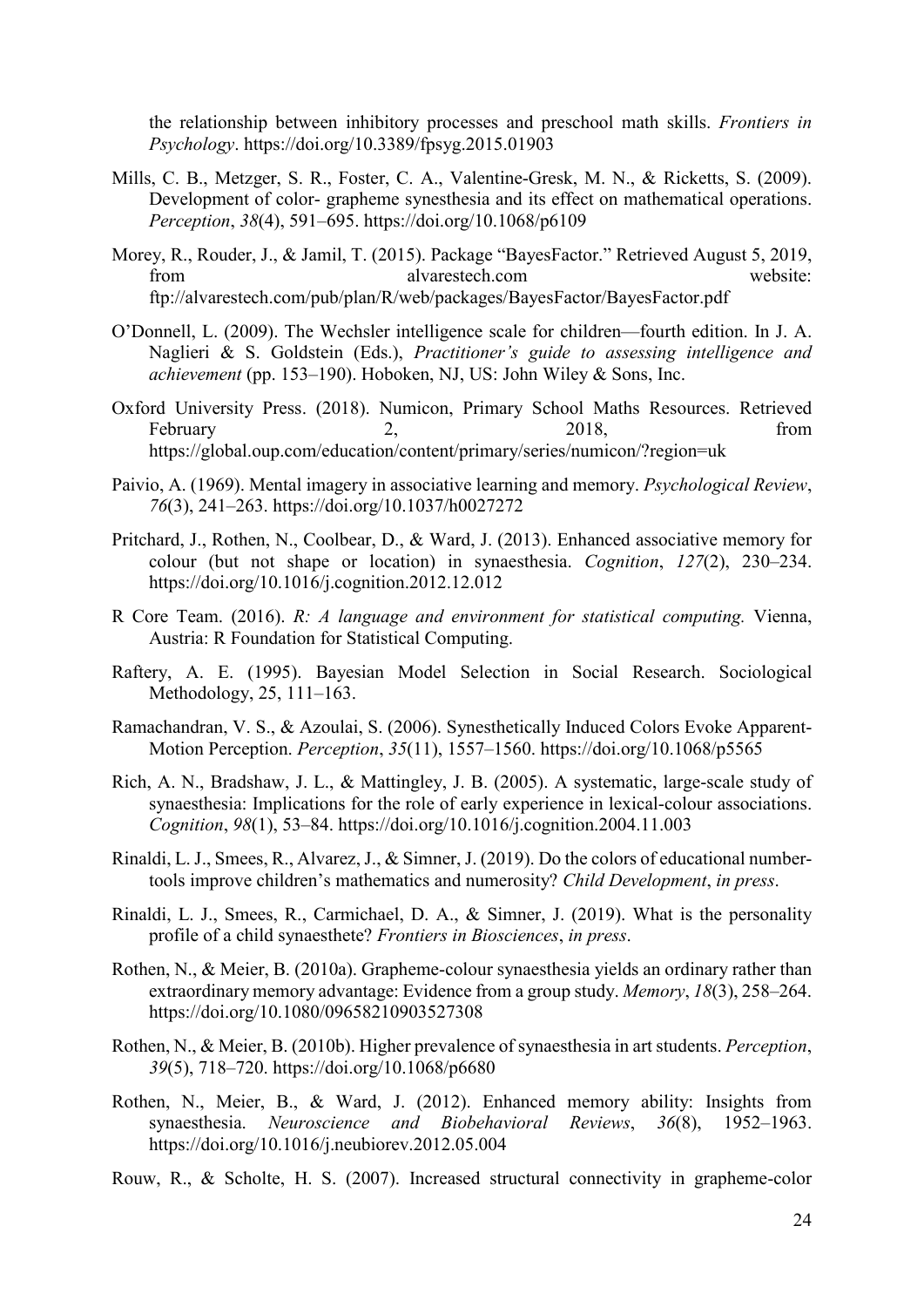synesthesia. *Nature Neuroscience*, *10*(6), 792–797. https://doi.org/10.1038/nn1906

- Rouw, R., & Scholte, H. S. (2016). Personality and cognitive profiles of a general synesthetic trait. *Neuropsychologia*, *88*, 35–48. https://doi.org/10.1016/j.neuropsychologia.2016.01.006
- Rouw, R., Scholte, H. S., & Colizoli, O. (2011). Brain areas involved in synaesthesia: a review. *J Neuropsychol*, *5*(2), 214–242.<https://doi.org/10.1111/j.1748-6653.2011.02006.x>
- Schneider, M., Beeres, K., Coban, L., Merz, S., Susan Schmidt, S., Stricker, J., & De Smedt, B. (2017). Associations of non-symbolic and symbolic numerical magnitude processing with mathematical competence: a meta-analysis. Developmental Science, 20(3). https://doi.org/10.1111/desc.12372
- Simner, J., Alvarez, J., Rinaldi, L. J., Smees, R., & Carmichael, D. A. (2019). The MULTISENSE sequence-personality diagnostic for children. *In Preparation*.
- Simner, J., & Bain, A. E. (2018). Do children with grapheme-colour synaesthesia show cognitive benefits? *British Journal of Psychology*, *109*(1), 118–136. https://doi.org/10.1111/bjop.12248
- Simner, J., Glover, L., & Mowat, A. (2006). Linguistic Determinants of Word Colouring in Grapheme-Colour Synaesthesia. *Cortex*, *42*(2), 281–289. https://doi.org/10.1016/S0010- 9452(08)70353-8
- Simner, J., Harrold, J., Creed, H., Monro, L., & Foulkes, L. (2009). Early detection of markers for synaesthesia in childhood populations. *Brain*, *132*(1), 57–64. https://doi.org/10.1093/brain/awn292
- Simner, J., & Holenstein, E. (2007). Ordinal linguistic personification as a variant of synesthesia. *Journal of Cognitive Neuroscience*, *19*(4), 694–703. https://doi.org/10.1162/jocn.2007.19.4.694
- Simner, J., & Hubbard, E. M. (2013). *Oxford Handbook of Synesthesia* (Julia Simner & E. M. Hubbard, Eds.). Oxford: OUP Oxford.
- Simner, J., Mulvenna, C., Sagiv, N., Tsakanikos, E., Witherby, S. A. S. A., Fraser, C., … Ward, J. (2006). Synaesthesia: The prevalence of atypical cross-modal experiences. *Perception*, *35*(8), 1024–1033. https://doi.org/10.1068/p5469
- Simner, J., Rinaldi, L. J., Alvarez, J., Smees, R., Ipser, A., & Carmichael, D. A. (2019). The MULTISENSE grapheme-colour diagnostic for children. *In Preparation*.
- Smees, R., Hughes, J. E. A., Simner, J., & Carmichael, D. A. (2019). Learning in colour: Children with grapheme-colour synaesthesia show cognitive benefits in vocabulary and self-evaluated reading. *Philosophical Transactions of the Royal Society B*, *in press*.
- The national curriculum in England: Key stages 1 and 2 framework document. (2013). Retrieved from the state of the state of the state of the state of the state of the state of the state of the state of the state of the state of the state of the state of the state of the state of the state of the state of [https://assets.publishing.service.gov.uk/government/uploads/system/uploads/attachment](https://assets.publishing.service.gov.uk/government/uploads/system/uploads/attachment_data/file/425601/PRIMARY_national_curriculum.pdf) data/file/425601/PRIMARY\_national\_curriculum.pdf
- Toomarian, E. Y., Gosavi, R., & Hubbard, E. M. (2019). Implicit and Explicit Spatial-Numerical Representations Diverge in Number-Form Synesthetes. Consciousness and Cognition, 75, 102806.